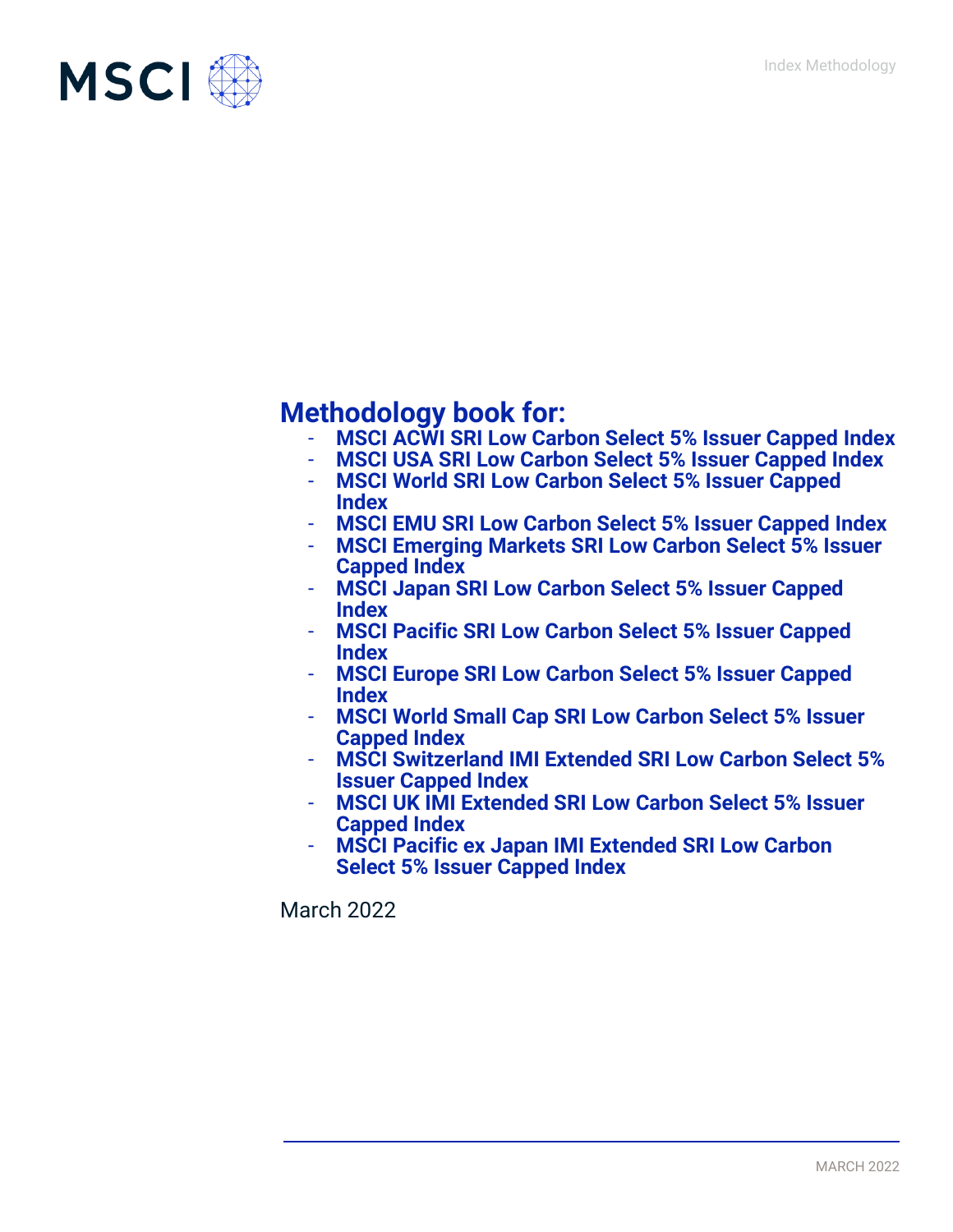

| <b>Contents</b> | 1                                                           |                                                      |                                                        |  |
|-----------------|-------------------------------------------------------------|------------------------------------------------------|--------------------------------------------------------|--|
|                 | $\overline{2}$                                              |                                                      |                                                        |  |
|                 | 2.1                                                         |                                                      |                                                        |  |
|                 | 2.2                                                         |                                                      |                                                        |  |
|                 | 2.3                                                         |                                                      | MSCI ESG Business Involvement Screening Research 5     |  |
|                 | 2.4                                                         |                                                      |                                                        |  |
|                 | 3<br>Constructing the MSCI SRI Low Carbon Select Indexes  7 |                                                      |                                                        |  |
|                 | 3.1                                                         |                                                      |                                                        |  |
|                 | 3.2                                                         |                                                      |                                                        |  |
|                 |                                                             | 3.2.1                                                | Selecting Companies with the Low Carbon Exposure  8    |  |
|                 |                                                             | 3.2.1.1                                              |                                                        |  |
|                 |                                                             | 3.2.1.2                                              |                                                        |  |
|                 |                                                             | 3.2.2                                                |                                                        |  |
|                 | 3.2.3                                                       | 3.2.2.1                                              |                                                        |  |
|                 |                                                             | 3.2.2.2                                              |                                                        |  |
|                 |                                                             | 3.2.2.3                                              |                                                        |  |
|                 |                                                             |                                                      |                                                        |  |
|                 |                                                             | 3.2.3.1                                              |                                                        |  |
|                 |                                                             | 3.2.3.2                                              |                                                        |  |
|                 | 4                                                           | Constructing the MSCI Extended SRI Low Carbon Select |                                                        |  |
|                 |                                                             |                                                      |                                                        |  |
|                 | 5<br>5.1                                                    |                                                      | Maintaining the MSCI SRI Low Carbon Select Indexes  13 |  |
|                 |                                                             |                                                      |                                                        |  |
|                 |                                                             | 5.1.1                                                |                                                        |  |
|                 |                                                             | 5.1.2                                                |                                                        |  |
|                 |                                                             | 5.1.3                                                |                                                        |  |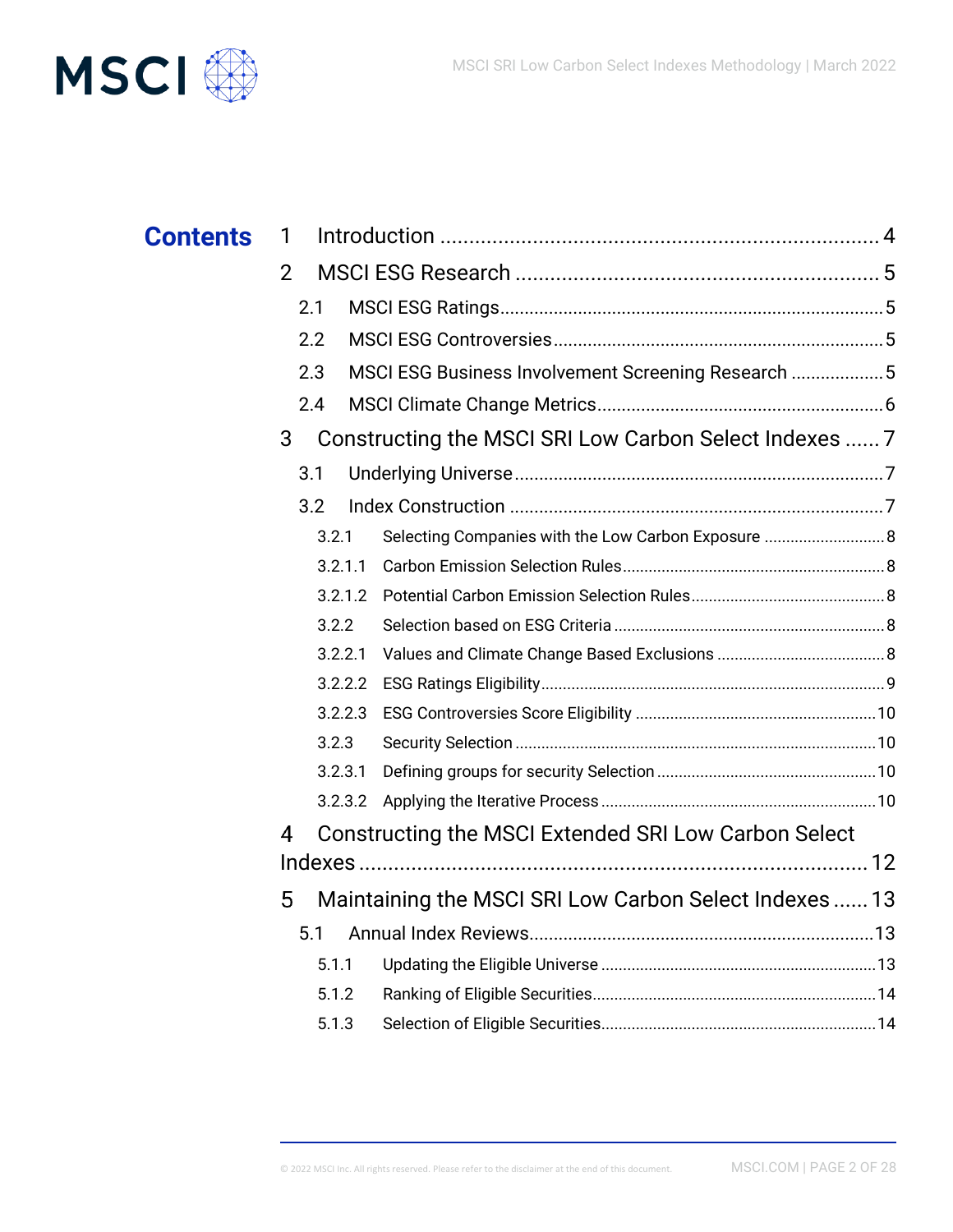

|                                                            | Appendix 1: Values and Climate Change Based Screening      |  |
|------------------------------------------------------------|------------------------------------------------------------|--|
| Appendix 2: Guidelines on Achieving the Target Coverage of |                                                            |  |
|                                                            | Appendix 3: Guidelines on Achieving the Target Coverage of |  |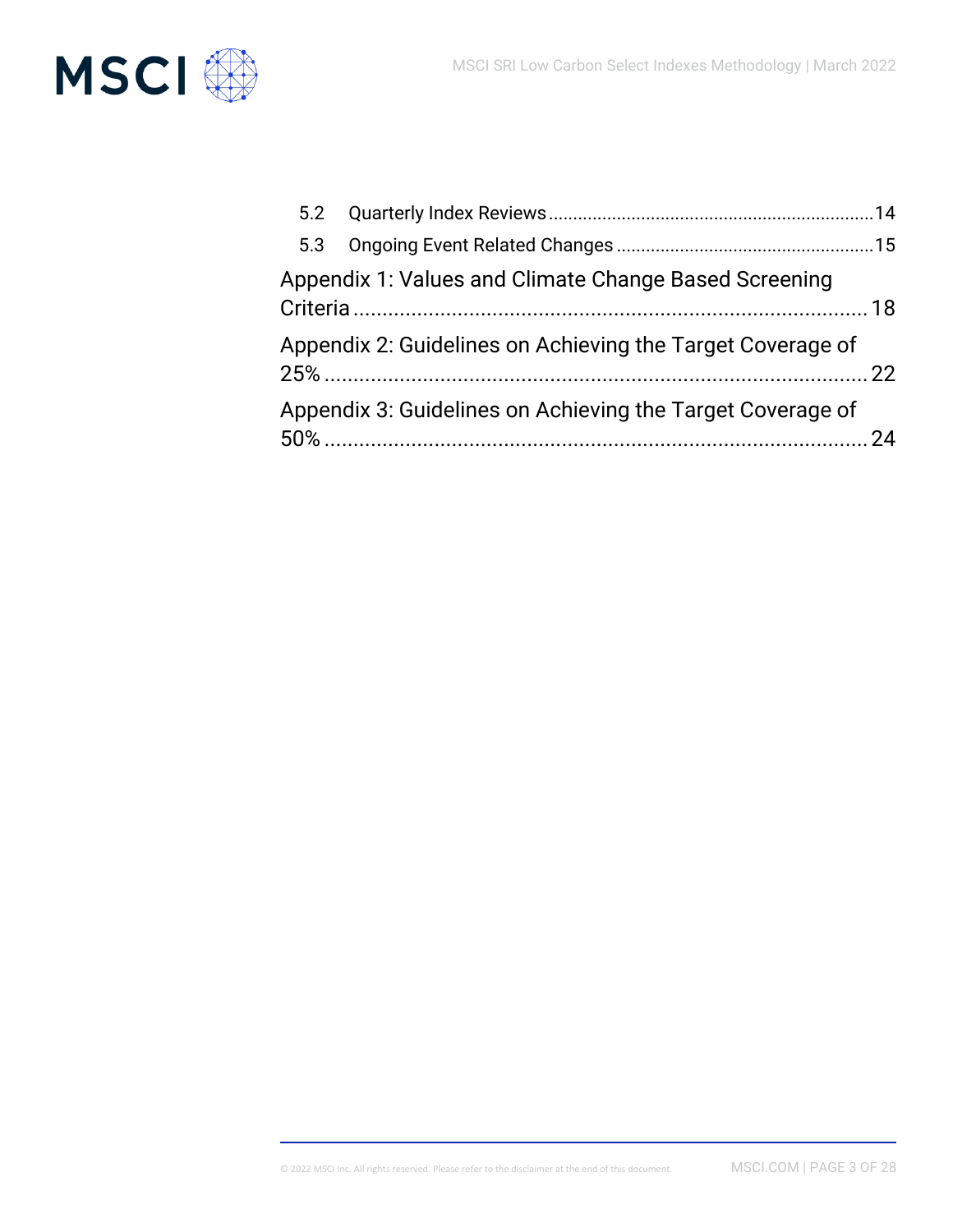

# **1 Introduction**

The MSCI SRI Low Carbon Select Indexes<sup>1</sup> are designed to represent the performance of companies that have lower carbon exposure than that of the underlying Global Investable Market Index and exclude companies that are inconsistent with specific values based criteria focused on products with high negative social or environmental impact. Additionally, these indexes are designed to represent the performance of companies that have high Environmental, Social and Governance (ESG) ratings relative to their sector peers. Further, the MSCI SRI Low Carbon Select Indexes aim to target sector weights that reflect the relative sector weights of the underlying MSCI Global Investable Market Indexes to limit the systematic risk introduced by the ESG selection process. Overall, the MSCI SRI Low Carbon Select Indexes target coverage of 25%<sup>2</sup> of the underlying MSCI Global Investable Market Index. The MSCI SRI Low Carbon Select Indexes also aim to avoid concentration by capping securities within each index to a maximum weight of 5%<sup>3</sup>.

1

- MSCI ACWI SRI Low Carbon Select 5% Issuer Capped Index,
- MSCI USA SRI Low Carbon Select 5% Issuer Capped Index,
- MSCI World SRI Low Carbon Select 5% Issuer Capped Index,
- MSCI EMU SRI Low Carbon Select 5% Issuer Capped Index,
- MSCI Emerging Markets SRI Low Carbon Select 5% Issuer Capped Index,
- MSCI Japan SRI Low Carbon Select 5% Issuer Capped Index,
- MSCI Pacific SRI Low Carbon Select 5% Issuer Capped Index,
- MSCI Europe SRI Low Carbon Select 5% Issuer Capped Index,
- MSCI World Small Cap SRI Low Carbon Select 5% Issuer Capped Index,
- MSCI Switzerland IMI Extended SRI Low Carbon Select 5% Issuer Capped, and
- MSCI UK IMI Extended SRI Low Carbon Select 5% Issuer Capped Index
- MSCI Pacific ex Japan IMI Extended SRI Low Carbon Select 5% Issuer Capped Index

<sup>2</sup> The MSCI Extended SRI Low Carbon Select Indexes target the coverage of 50% of the underlying MSCI Global Investable Market Index.

<sup>3</sup> Please refer to the MSCI Capped Indexes methodology a[t www.msci.com/index-methodology](file:///C:/Users/pandkam/AppData/Local/Microsoft/Windows/INetCache/Content.Outlook/6PTT7XJ1/www.msci.com/index-methodology)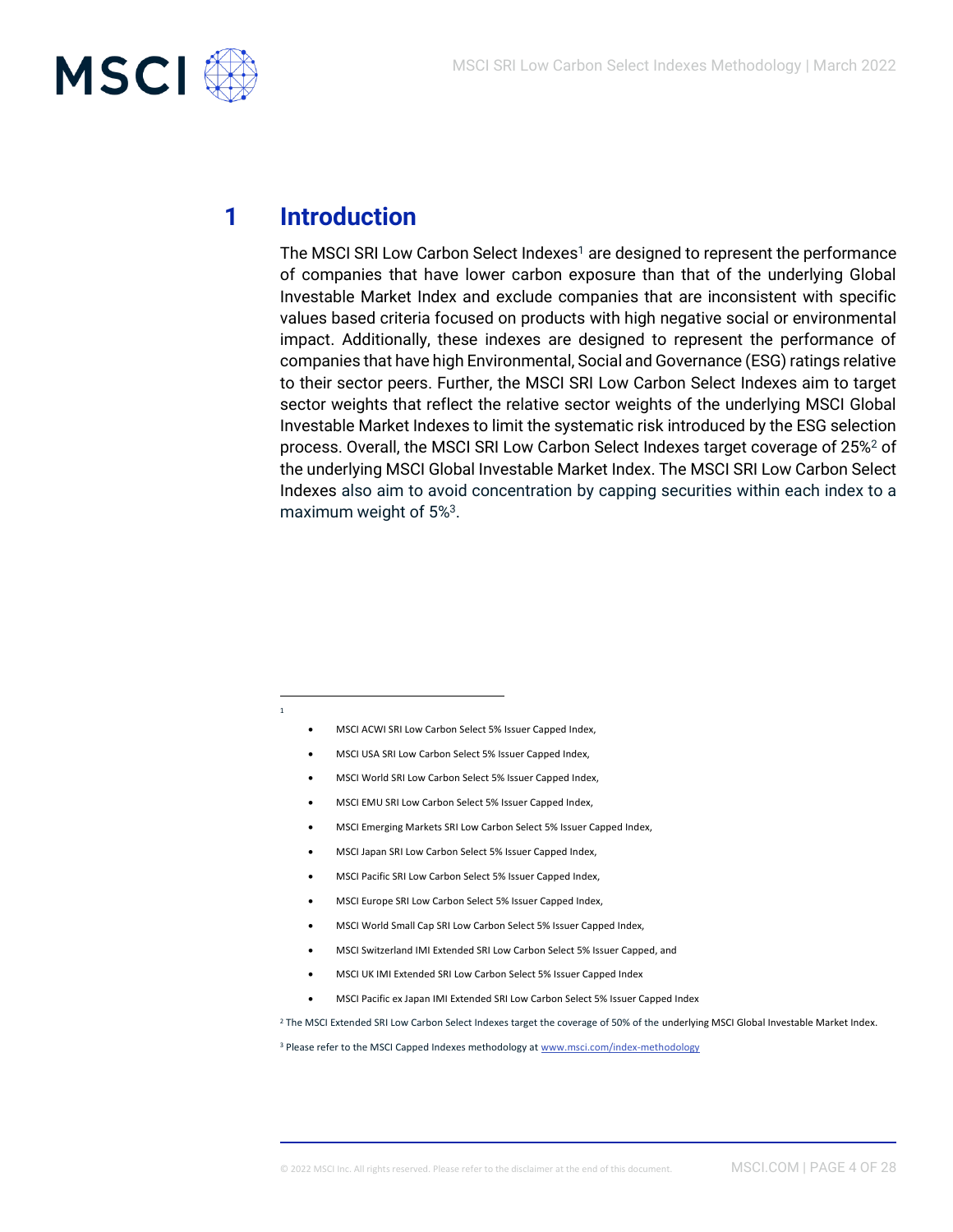

# **2 MSCI ESG Research**

The MSCI SRI Low Carbon Select Indexes use company ratings and research provided by MSCI ESG Research. In particular, these indexes use the following four MSCI ESG Research products: MSCI ESG Ratings, MSCI ESG Controversies, MSCI Business Involvement Screening Research and MSCI Climate Change Metrics.

For details on MSCI ESG Research's full suite of ESG products, please refer to: <https://www.msci.com/esg-investing>

# 2.1 MSCI ESG RATINGS

MSCI ESG Ratings provides research, analysis and ratings of how well companies manage environmental, social and governance risks and opportunities.

MSCI ESG Ratings provides an overall company ESG rating - a seven point scale from 'AAA' to 'CCC'. In addition, the product provides scores and percentiles indicating how well a company manages each key issue relative to industry peers.

For more details on MSCI ESG Ratings, please refer to: [https://www.msci.com/esg](https://www.msci.com/esg-ratings)[ratings](https://www.msci.com/esg-ratings)

# 2.2 MSCI ESG CONTROVERSIES

MSCI ESG Controversies (formerly known as MSCI Impact Monitor) provides assessments of controversies concerning the negative environmental, social, and/or governance impact of company operations, products and services. The evaluation framework used in MSCI ESG Controversies is designed to be consistent with international norms represented by the UN Declaration of Human Rights, the ILO Declaration on Fundamental Principles and Rights at Work, and the UN Global Compact. MSCI ESG Controversies Score falls on a 0-10 scale, with "0" being the most severe controversy.

For more details on MSCI ESG Controversies, please refer to : [https://www.msci.com/documents/10199/acbe7c8a-a4e4-49de-9cf8-](https://www.msci.com/documents/10199/acbe7c8a-a4e4-49de-9cf8-5e957245b86b) [5e957245b86b](https://www.msci.com/documents/10199/acbe7c8a-a4e4-49de-9cf8-5e957245b86b)

# 2.3 MSCI ESG BUSINESS INVOLVEMENT SCREENING RESEARCH

MSCI ESG Business Involvement Screening Research (BISR) aims to enable institutional investors to manage environmental, social and governance (ESG) standards and restrictions reliably and efficiently.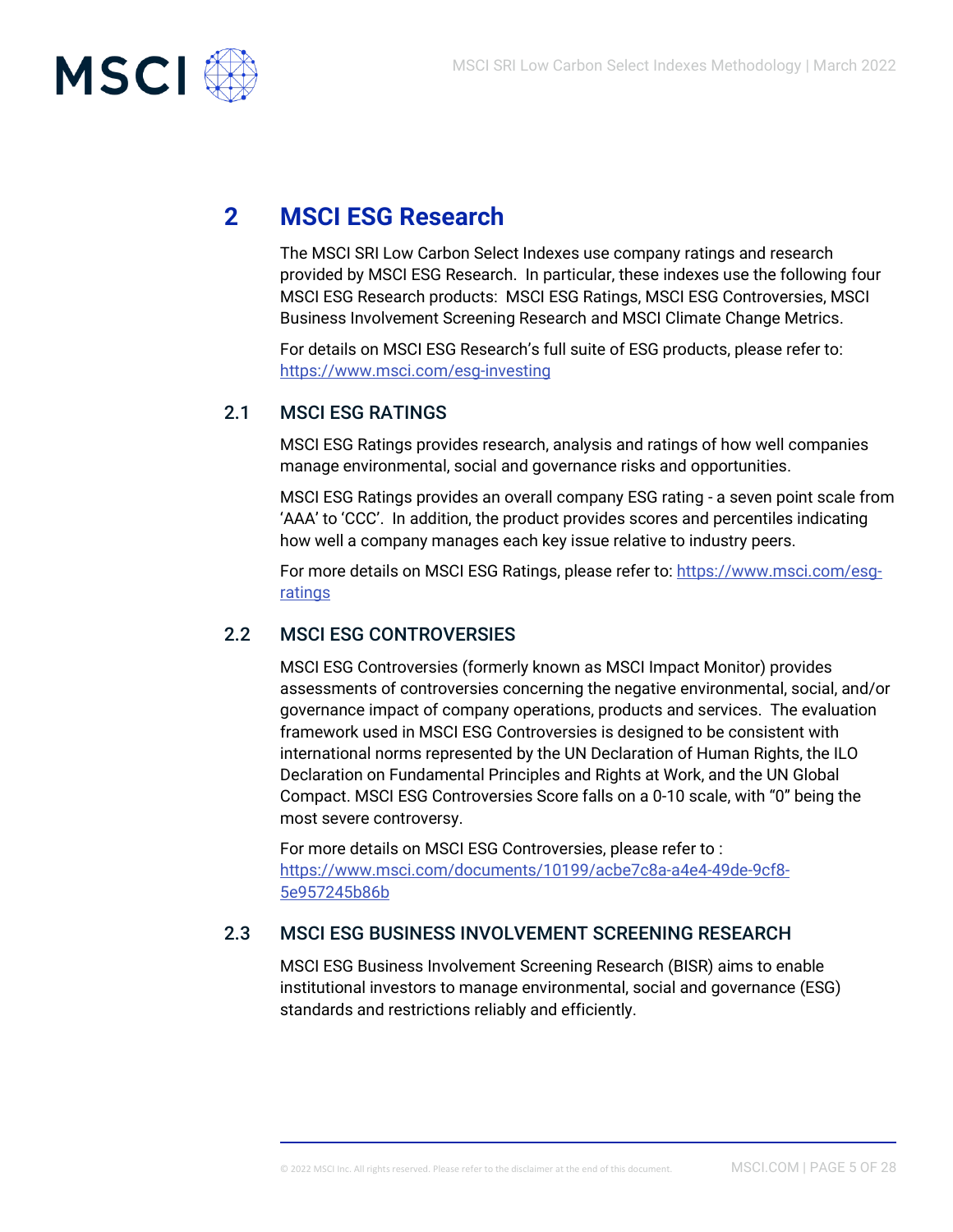

For more details on MSCI ESG Business Involvement Screening Research, please refer to [http://www.msci.com/resources/factsheets/MSCI\\_ESG\\_BISR.pdf](http://www.msci.com/resources/factsheets/MSCI_ESG_BISR.pdf)

# 2.4 MSCI CLIMATE CHANGE METRICS

MSCI Climate Change Metrics is designed to support investors seeking to achieve a range of objectives, including measuring and reporting on climate risk exposure, implementing low carbon and fossil fuel-free strategies, and factoring climate change research into their risk management processes. It provides Carbon Emissions, Fossil Fuel exposure, environmental impact (i.e., clean technology) data and screens, as well as climate-related risk exposure and management assessment on companies.

For more details on MSCI Climate Change Metrics, please refer to <https://www.msci.com/our-solutions/esg-investing/climate-solutions>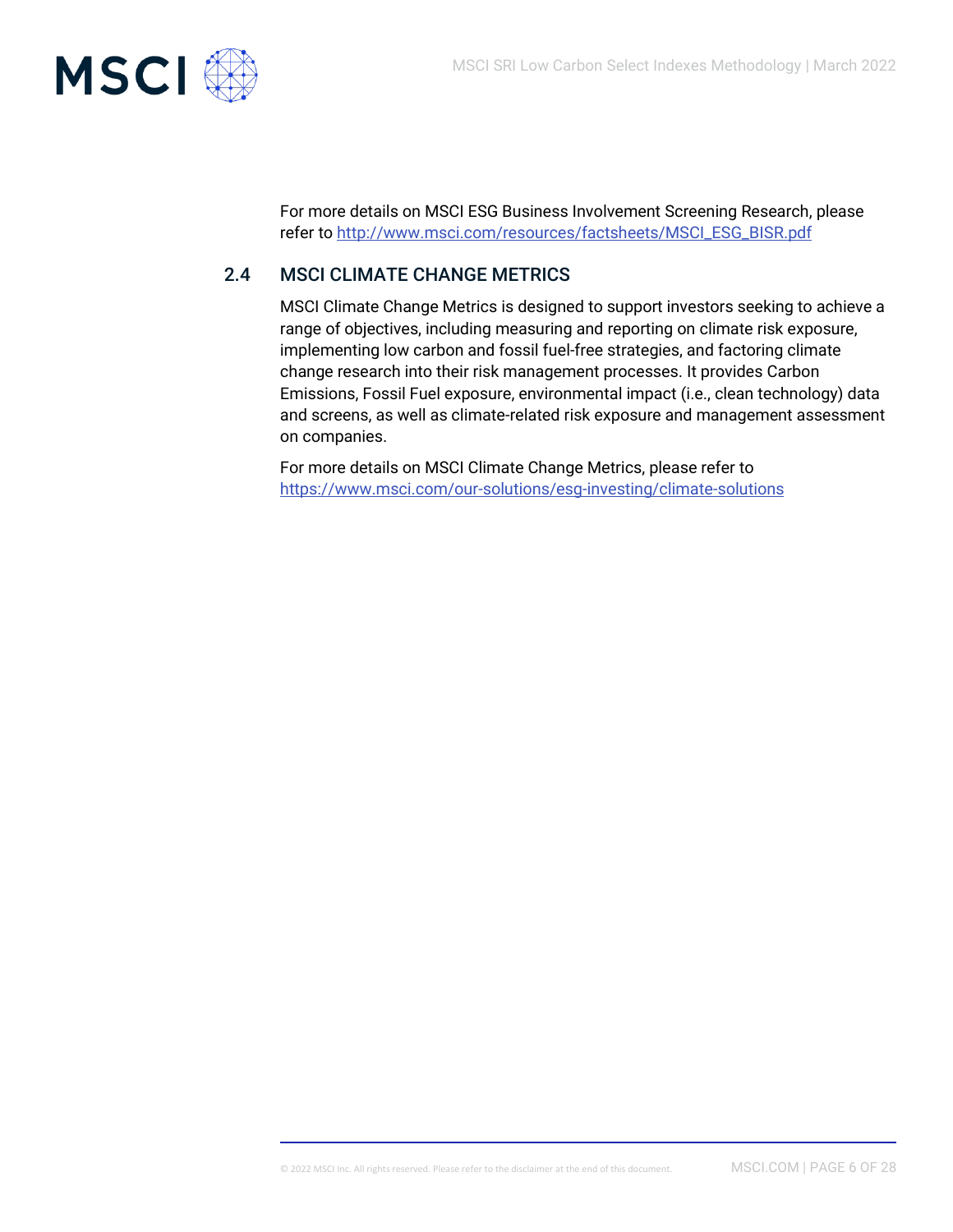

# **3 Constructing the MSCI SRI Low Carbon Select Indexes**

# 3.1 UNDERLYING UNIVERSE

The underlying universe for MSCI SRI Low Carbon Select Indexes includes all the constituents of their respective MSCI parent index (the "Parent Index"), as shown in the table below.

| <b>Index Name</b>                                   | <b>Parent Index</b>              |
|-----------------------------------------------------|----------------------------------|
| MSCI ACWI SRI Low Carbon Select 5% Issuer           | <b>MSCI ACWI Index</b>           |
| Capped Index                                        |                                  |
| MSCI USA SRI Low Carbon Select 5% Issuer            | <b>MSCI USA Index</b>            |
| Capped Index                                        |                                  |
| MSCI World SRI Low Carbon Select 5% Issuer          | <b>MSCI World Index</b>          |
| Capped Index                                        |                                  |
| MSCI EMU SRI Low Carbon Select 5% Issuer            | <b>MSCI EMU Index</b>            |
| Capped Index                                        |                                  |
| MSCI Emerging Markets SRI Low Carbon Select         | <b>MSCI EM Index</b>             |
| 5% Issuer Capped Index                              |                                  |
| MSCI Japan SRI Low Carbon Select 5% Issuer          | MSCI Japan Index                 |
| Capped Index                                        |                                  |
| <b>MSCI Pacific SRI Low Carbon Select 5% Issuer</b> | <b>MSCI Pacific Index</b>        |
| Capped Index                                        |                                  |
| MSCI Europe SRI Low Carbon Select 5% Issuer         | <b>MSCI Europe Index</b>         |
| Capped Index                                        |                                  |
| MSCI World Small Cap SRI Low Carbon Select 5%       | <b>MSCI World Small Cap</b>      |
| <b>Issuer Capped Index</b>                          | Index                            |
| MSCI Switzerland IMI Extended SRI Low Carbon        | <b>MSCI Switzerland IMI</b>      |
| Select 5% Issuer Capped                             |                                  |
| MSCI UK IMI Extended SRI Low Carbon Select 5%       | <b>MSCI UK IMI</b>               |
| <b>Issuer Capped</b>                                |                                  |
| MSCI Pacific ex Japan IMI Extended SRI Low          | <b>MSCI Pacific ex Japan IMI</b> |
| Carbon Select 5% Issuer Capped Index                | Index                            |

# 3.2 INDEX CONSTRUCTION

The MSCI SRI Low Carbon Select Indexes, select companies deemed eligible for inclusion by "Selecting Companies with Low Carbon Exposure" and "Selection Based on ESG Criteria" rules as described below. The two rules are applied independently on the underlying universe. Securities are eligible for selection in the MSCI SRI Low Carbon Select Indexes if they meet both the "Selecting Companies with Low Carbon Exposure" and the "Selection Based on ESG Criteria" rules as described below.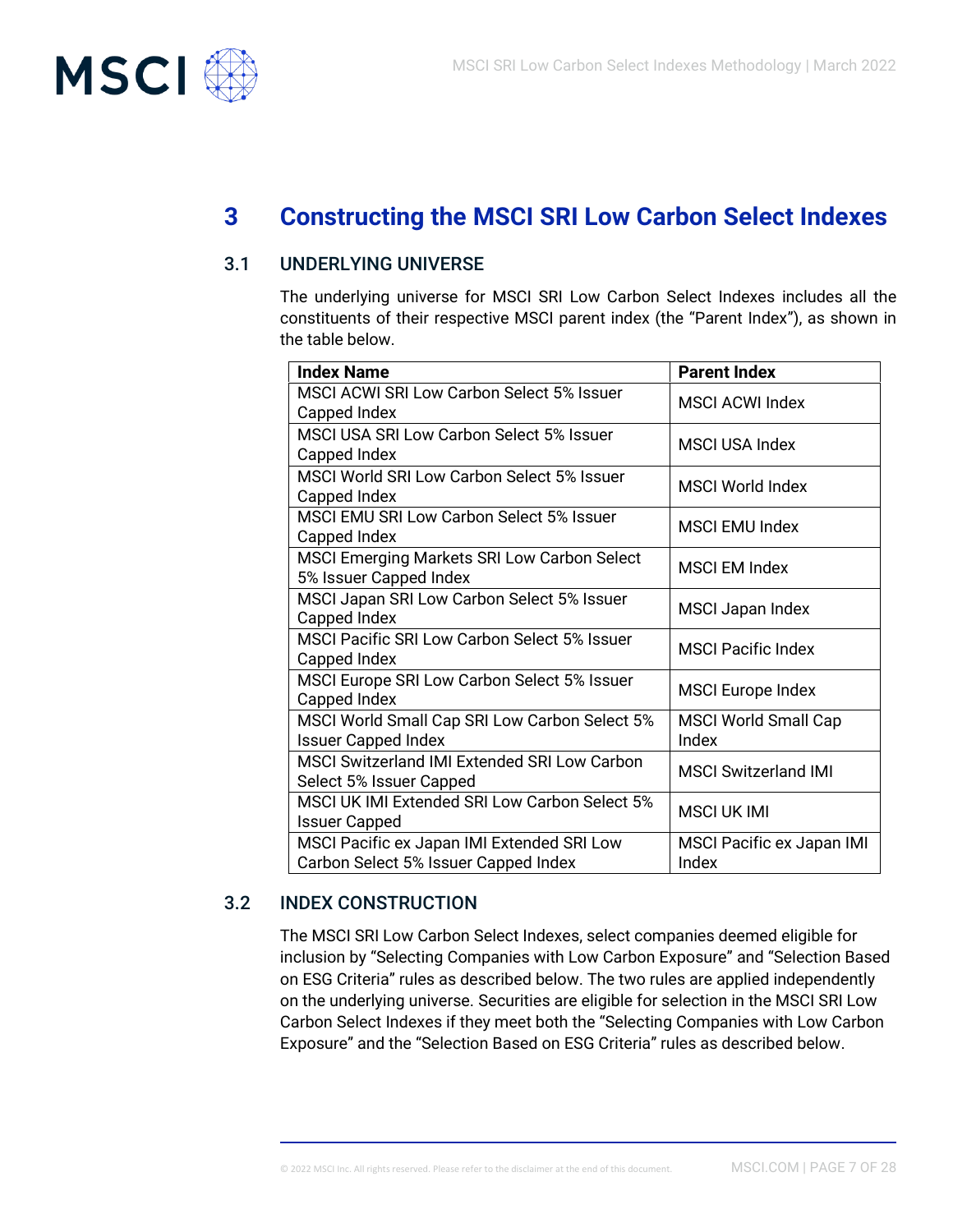

## **3.2.1 SELECTING COMPANIES WITH THE LOW CARBON EXPOSURE**

The MSCI SRI Low Carbon Select Indexes also select companies with low exposure to carbon risk, identified as companies with low carbon emission intensity and low potential emissions per dollar of market capitalization. Both the below rules are applied independently.

## **3.2.1.1 CARBON EMISSION SELECTION RULES**

To select companies with low exposure to carbon emissions, the Parent Index constituents are ranked by the carbon emission intensity, and the top 10% of securities, by number, are excluded from the MSCI SRI Low Carbon Select Indexes. The cumulative weight of securities excluded from any sector is less than 30% of the weight of the sector in the Parent Index. In case this limit is reached for any sector, no further securities from that sector are excluded.

## **3.2.1.2 POTENTIAL CARBON EMISSION SELECTION RULES**

To select companies with low exposure to fossil fuel reserves, the Parent Index constituents are ranked in descending order of the potential carbon emissions per dollar of the market capitalization of the company. Securities are excluded until the cumulative potential carbon emission of the excluded securities reaches 50% of the sum of the potential carbon emission of the constituents of the Parent Index.

## **3.2.2 SELECTION BASED ON ESG CRITERIA**

The MSCI SRI Low Carbon Select Indexes use company ratings and research provided by MSCI ESG Research LLC to determine eligibility for index inclusion.

#### **3.2.2.1 VALUES AND CLIMATE CHANGE BASED EXCLUSIONS**

The MSCI SRI Low Carbon Select Indexes use MSCI ESG Business Involvement Screening Research to identify companies that are involved in the following business activities.

Companies that meet the business involvement criteria are excluded from the MSCI SRI Low Carbon Select Indexes.

Please refer to Appendix 1 for details on these criteria.

#### **Values Based Exclusions:**

- Controversial Weapons
- Civilian Firearms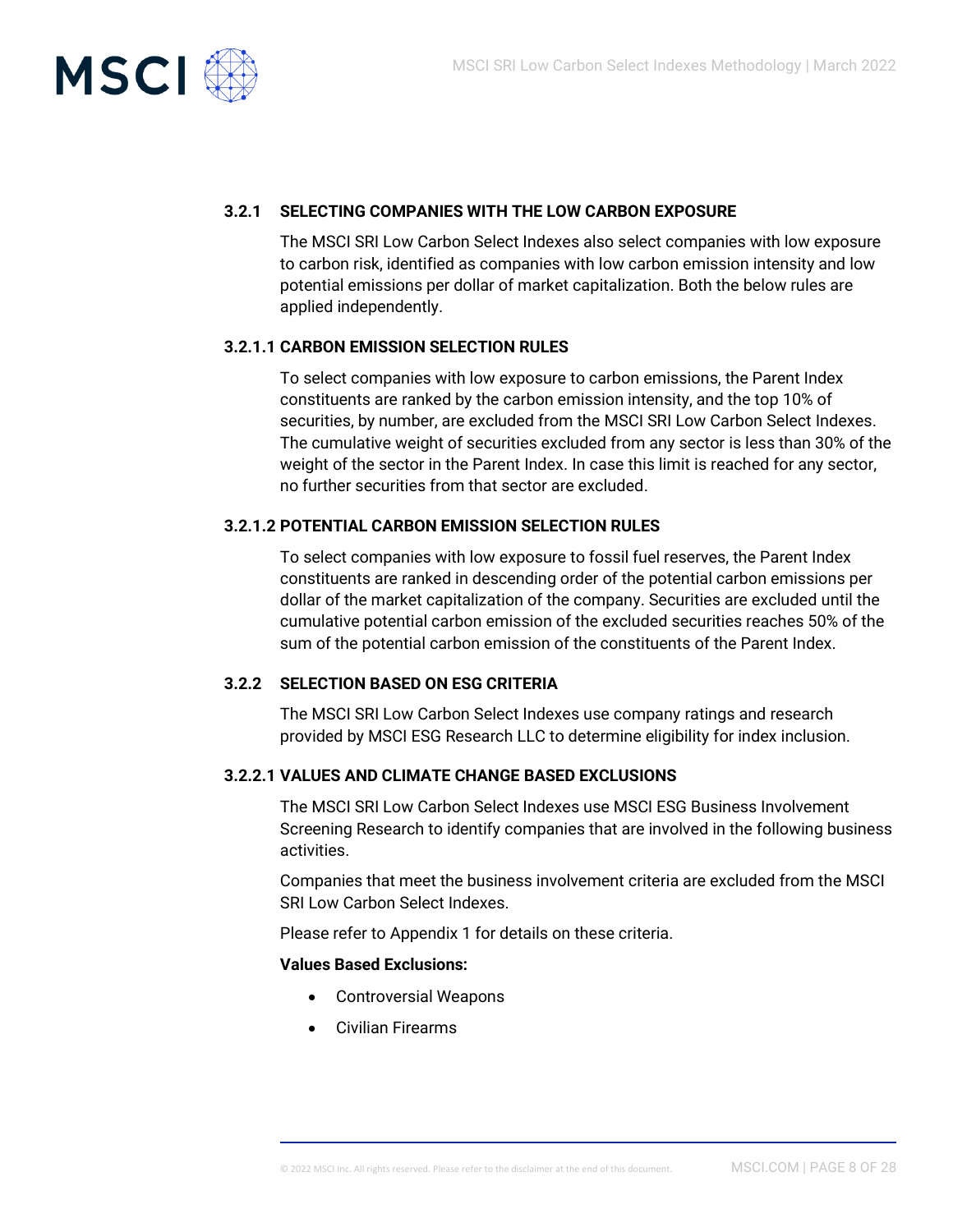

- Nuclear Weapons
- Tobacco
- Alcohol
- Adult Entertainment
- Conventional Weapons
- Gambling
- Genetically Modified Organisms
- Nuclear Power

#### **Climate Change Based Exclusions**

- Extraction & Production
	- Thermal Coal Mining
	- Unconventional Oil & Gas Extraction
	- Conventional Oil & Gas Extraction
- Power Generation
	- Thermal Coal-based Power Generation
	- Oil & Gas-based Power Generation
- Fossil Fuel Reserves Ownership

#### **3.2.2.2 ESG RATINGS ELIGIBILITY**

The MSCI SRI Low Carbon Select Indexes use MSCI ESG Ratings to identify companies that have demonstrated an ability to manage their ESG risks and opportunities. Companies are required to have an MSCI ESG Rating of 'A' or above to be eligible for inclusion in the MSCI SRI Low Carbon Select Indexes with the exception as mentioned below:

Companies are required to have an MSCI ESG Rating of 'BBB' or above to be eligible for inclusion in the MSCI World Small Cap SRI Low Carbon Select 5% Issuer Capped Index.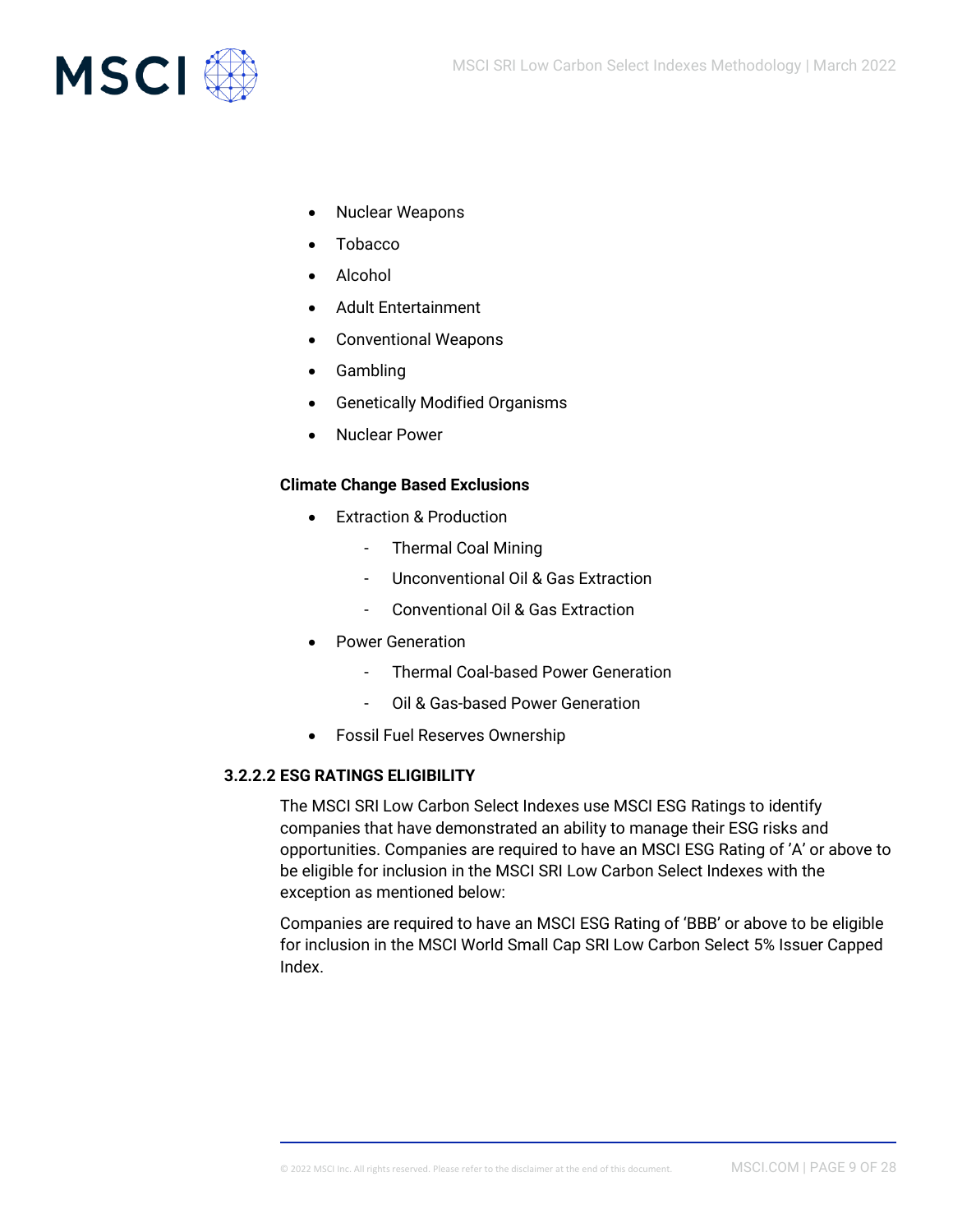

## **3.2.2.3 ESG CONTROVERSIES SCORE ELIGIBILITY**

The MSCI SRI Low Carbon Select Indexes use MSCI ESG Controversies Scores to identify those companies that are involved in very serious controversies involving the environmental, social, or governance impact of their operations and/or products and services. Companies are required to have an MSCI ESG Controversies Score of 4 or above to be eligible for inclusion in the MSCI SRI Low Carbon Select Indexes with the exception as mentioned below:

Companies are required to have an MSCI ESG Controversies Score of 1 or above to be eligible for inclusion in the MSCI World Small Cap SRI Low Carbon Select 5% Issuer Capped Index.

## **3.2.3 SECURITY SELECTION**

#### **3.2.3.1 DEFINING GROUPS FOR SECURITY SELECTION**

The following "regions" are defined for the construction of the MSCI SRI Low Carbon Select Indexes –

- Developed Asia Pacific
- Developed Europe & Middle East
- Canada
- USA
- Emerging Asia
- Emerging Europe, Middle East & Africa
- Emerging Latin America

Securities in the Parent Indexes are assigned "Selection Groups" based on their regions as defined above and their Global Industry Classification Standard (GICS®) sector.

## **3.2.3.2 APPLYING THE ITERATIVE PROCESS**

The MSCI SRI Low Carbon Select Indexes target 25% ("target") of the free floatadjusted market capitalization within each Selection Group as defined in Section 3.2.3.1 and a capping of 5% ("cap") on security weights by applying the iterative process described below –

1. Calculate "cap<sub>p</sub>" as the defined below -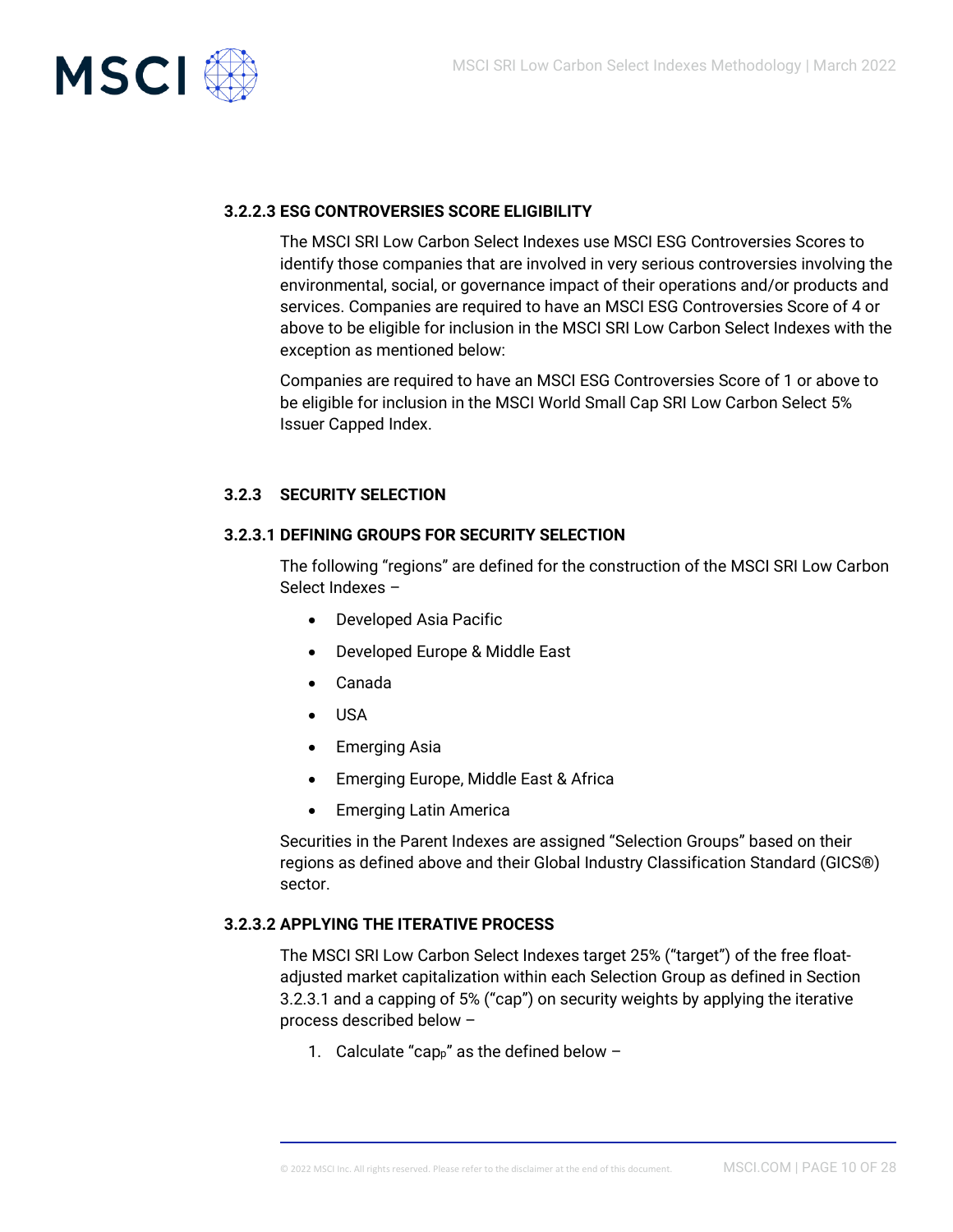

 $cap_p = target * cap$ 

2. Define a "Capped Universe" from the Parent Index. The securities in the Capped Universe are assigned weights as per the below formula – Weight in Capped Universe = MIN (  $cap_p$ , Weight in Parent Index)

The excess weight available due to the capping of securities is not distributed among the remaining securities in the Capped Universe. Thus, the total weight of securities in the Capped Universe may be below 100%.

- 3. Within each Selection Group of the Parent Index, aim to select securities that form a 25% cumulative weight of the Parent Index, using cumulative security weights as defined in the Capped Universe.
- 4. Define a "Selection Universe" which comprises of the selected securities in Step 3. The weights of securities in the Selection Universe are derived from their corresponding weights in the Capped Universe. The cumulative weight of securities in the "Selection Universe" is calculated as "W<sub>SEL</sub>". The weight of securities in the Selection Universe is then renormalized to 100%.

The steps 1-4 above are repeated over 20 iterations and the iteration in which the maximum security weight in the Selection Universe is closest to 5% in terms of an absolute difference is selected. If none of the stocks which are assigned a weight of cap<sup>p</sup> in Step 2 are selected in the Selection Universe, the iterative process stops and the Selection Universe in that iteration is selected.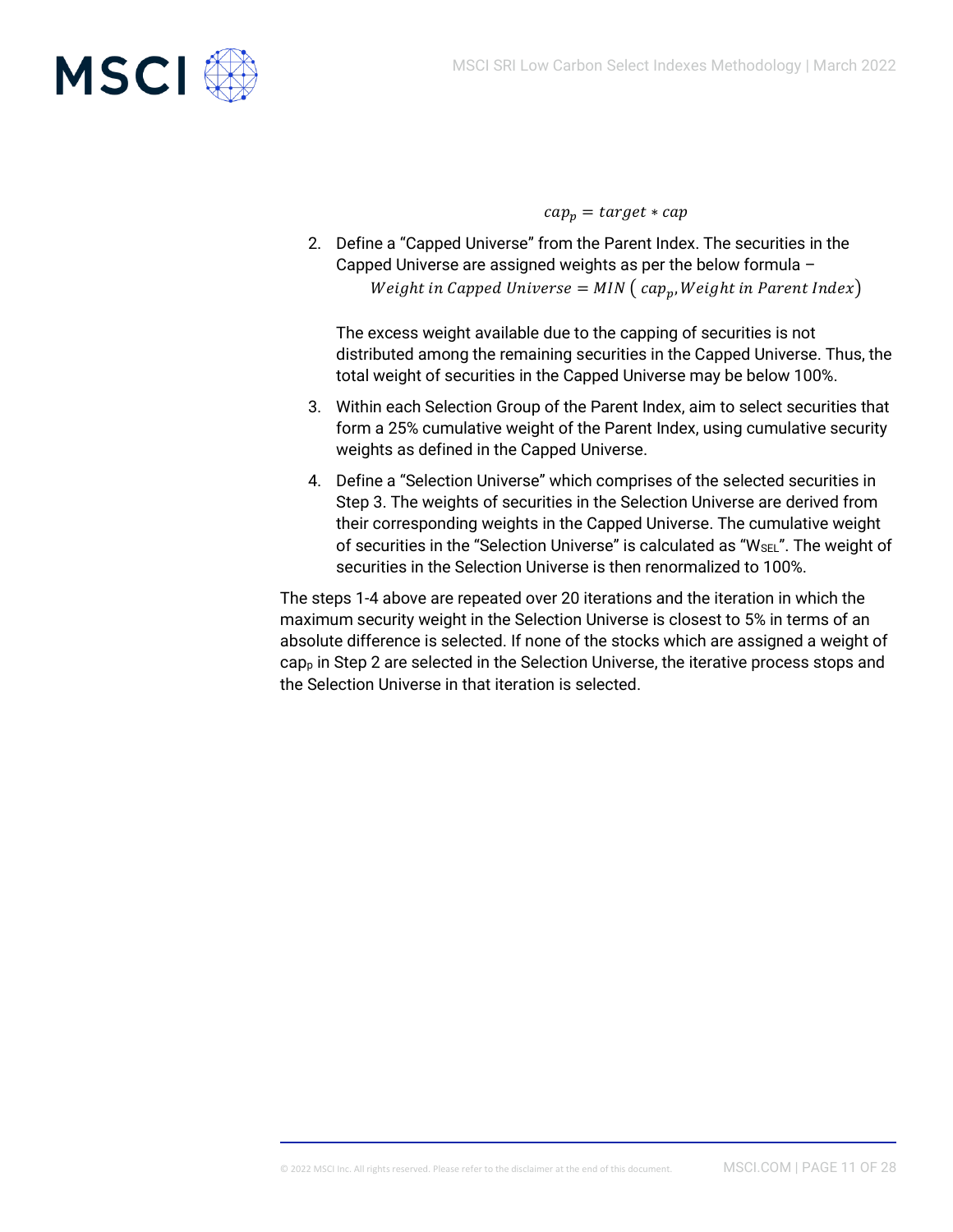

## **Constructing the MSCI Extended SRI Low Carbon**  4 **Select Indexes**

The MSCI Extended SRI Low Carbon Select Indexes are constructed with an aim to reflect the performance of companies that are consistent with specific values based criteria, have high minimum level of ESG performance. The Index is also designed to more broadly cover the underlying investment universe. Low Carbon Extended SRI Select Indexes can be constructed on the Standard or the IMI size-segment in Developed and Emerging Markets. Companies that fail the values based exclusion criteria as described in Section 3 are excluded from the MSCI Extended SRI Low Carbon Select Indexes. Any company that has an ESG Rating of 'BB' or lower or has an MSCI ESG Controversies Score of 0 is not eligible for inclusion in the MSCI Extended SRI Low Carbon Indexes. Further, the MSCI Extended SRI Low Carbon Select Indexes select companies with low exposure to carbon risk as mentioned in Section 3.2.1. The MSCI Extended SRI Low Carbon Indexes target 50% of the free float-adjusted market capitalization of each Selection Group, as defined in Section 3.2.3.1, of the Parent Index. The MSCI Extended SRI Low Carbon Select Indexes follow the same index review cycle and corporate events treatment as the MSCI SRI Low Carbon Select Indexes as described in Section 4.

Following indexes are covered under MSCI Extended SRI Low Carbon Select Indexes:

- 1. MSCI Switzerland IMI Extended SRI Low Carbon Select 5% Issuer Capped Index
- 2. MSCI UK IMI Extended SRI Low Carbon Select 5% Issuer Capped Index
- 3. MSCI Pacific ex Japan IMI Extended SRI Low Carbon Select 5% Issuer Capped Index

Please see Appendix 3 for additional details on the ranking and selection rules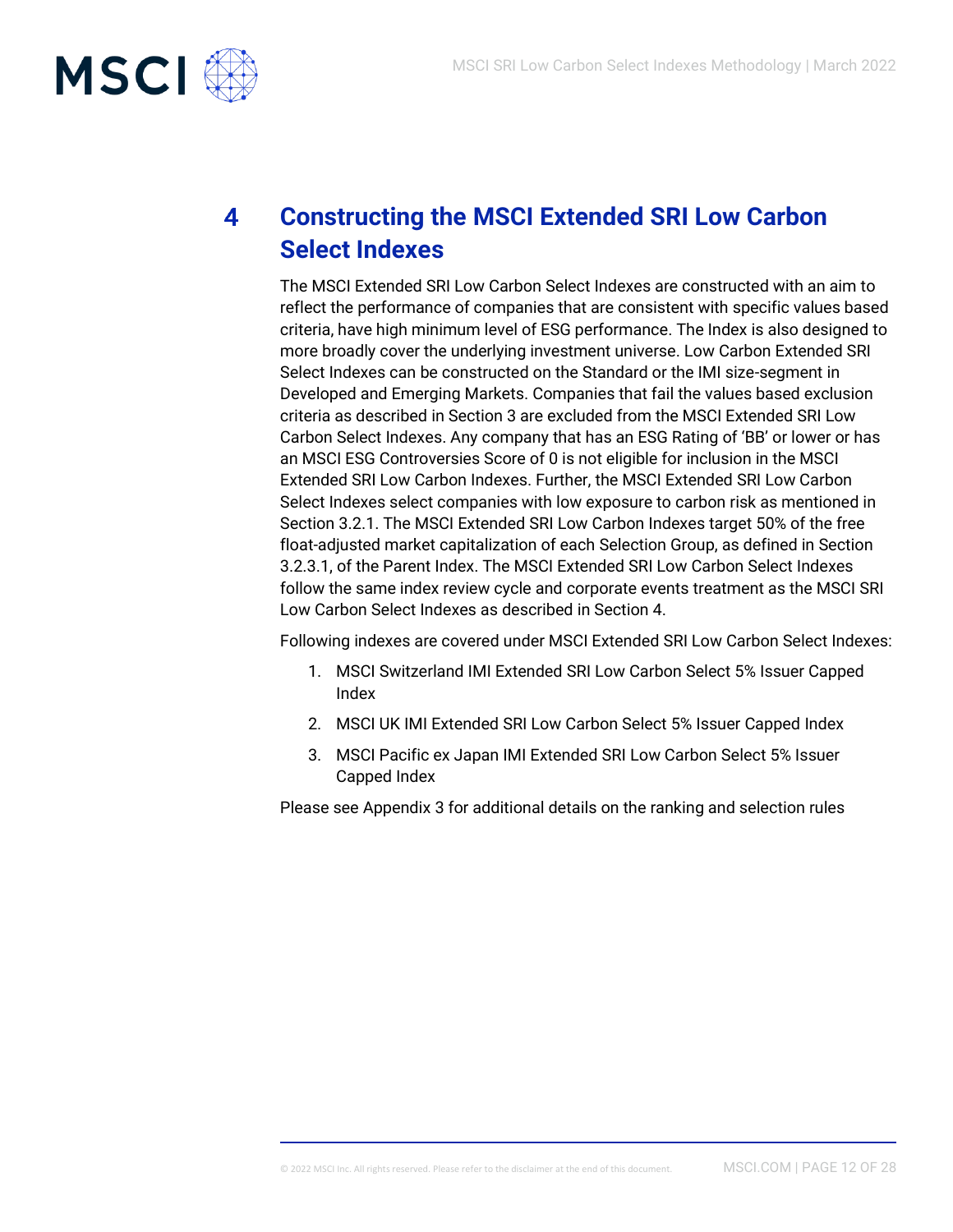

#### 5 **Maintaining the MSCI SRI Low Carbon Select Indexes**

# 5.1 ANNUAL INDEX REVIEWS

The MSCI SRI Low Carbon Select Indexes are reviewed on an annual basis in May to coincide with the May Semi-Annual Index Review of the Parent Index. The changes are implemented at the end of May. The pro forma indexes are generally announced nine business days before the effective date.

In general, MSCI uses MSCI ESG Research data (including MSCI ESG Ratings, MSCI ESG Controversies Scores, MSCI Business Involvement Screening Research and ESG Climate Change Metrics) as of the end of the month preceding the Index Reviews for the rebalancing of the MSCI SRI Low Carbon Select Indexes. For some securities, such data may not be published by MSCI ESG Research LLC by the end of the month preceding the Index Review. For such securities, MSCI will use ESG data published after the end of month, when available, for the rebalancing of MSCI SRI Low Carbon Select Indexes.

At each Annual Index Review, the eligible universe is updated, and the composition of the index is reassessed in order to target 25% free float-adjusted cumulative market capitalization of each Selection Group of the Parent Index.

#### **5.1.1 UPDATING THE ELIGIBLE UNIVERSE**

The eligible universe is updated during each Annual Index Review.

Companies that are not existing constituents of the MSCI SRI Low Carbon Select Indexes are evaluated using the same eligibility criteria described in Section 3.2.

Existing constituents of the MSCI SRI Low Carbon Select Indexes are maintained in the eligible universe if they meet all the following conditions:

- MSCI ESG Rating of 'BB'<sup>4</sup> or above
- MSCI ESG Controversies Score of 1 or above
- Not screened by the business involvement criteria described in Section 3.2.1 and Section 3.2.2.1.

<sup>4</sup> MSCI ESG Rating of 'BBB' or above for the MSCI World Small Cap SRI Low Carbon Select 5% Issuer Capped Index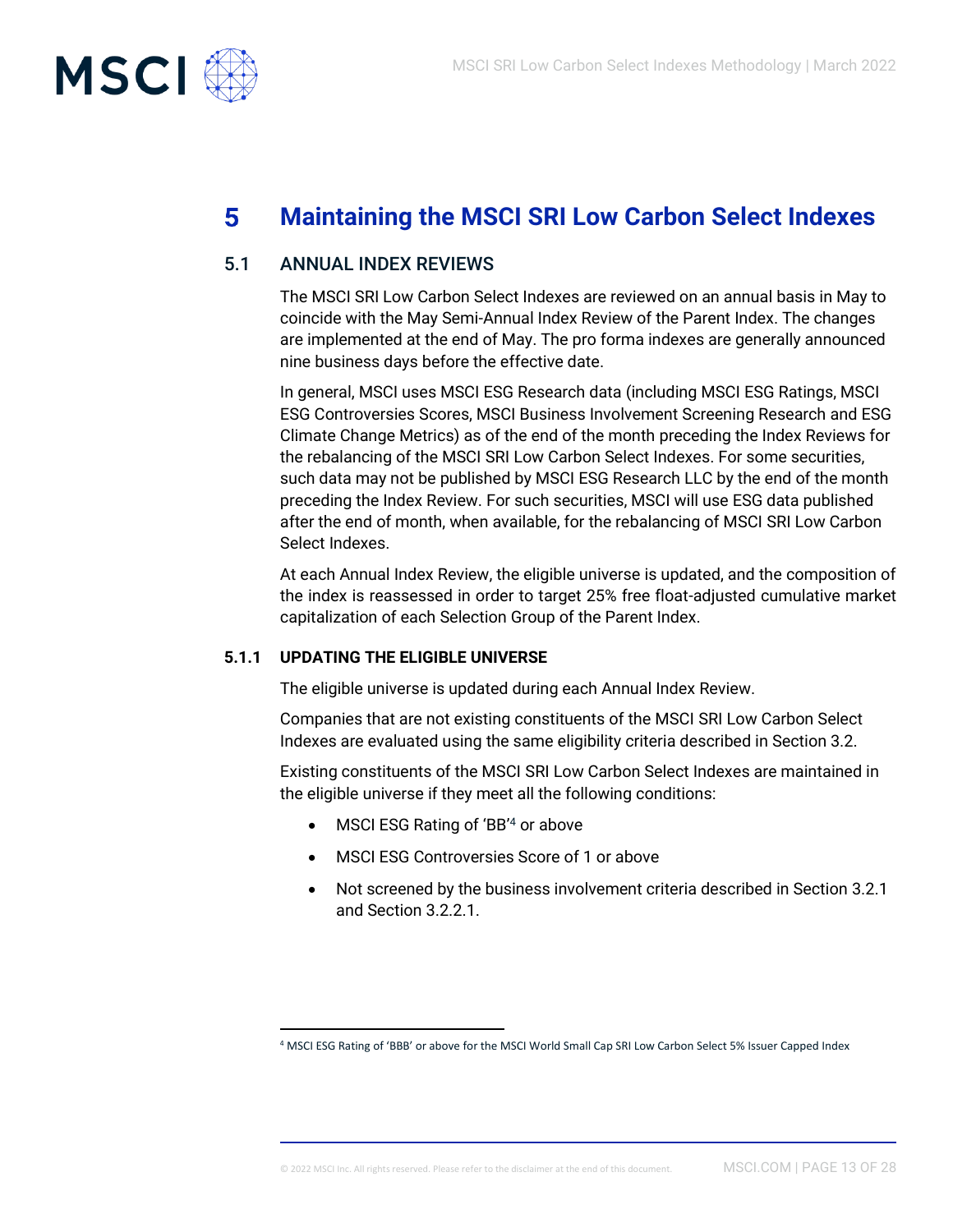

# **5.1.2 RANKING OF ELIGIBLE SECURITIES**

For each Selection Group, eligible securities of the Parent Index are ranked based on the following criteria:

- ESG Rating
- ESG Trend<sup>5</sup> (positive ESG Trend preferred to neutral ESG Trend and neutral ESG Trend preferred to negative ESG Trend)
- Current index membership (existing constituents above non-constituents)
- Industry adjusted ESG scores
- Decreasing free float-adjusted market capitalization.

## **5.1.3 SELECTION OF ELIGIBLE SECURITIES**

For each Selection Group, eligible securities of the Parent Index are then selected from the ranked universe in the following order until the target 25% of the cumulative weight of the Parent Index is reached:

- Securities in the top 17.5% of the cumulative weight in the Parent Index of the ranked universe, using weights as per the Capped Universe
- 'AAA' and 'AA' rated securities in the top 25% of the cumulative weight in the Parent Index of the ranked universe, using weights as per the Capped Universe
- Current index constituents in the top 32.5% of the cumulative weight in the Parent Index of the ranked universe, using weights as per the Capped Universe
- Remaining eligible securities in the ranked universe

Please see Appendix 2 for additional details on the ranking and selection rules.

# 5.2 QUARTERLY INDEX REVIEWS

The MSCI SRI Low Carbon Select Indexes are also reviewed on a quarterly basis to coincide with the regular Index Reviews of the Parent Indexes. The changes are implemented at the end of February, August and November. The pro forma indexes are generally announced nine business days before the effective date.

<sup>5</sup> ESG Trend is defined as the latest change in ESG Rating over the previous 12 months. A security without any change in ESG Rating over the previous 12 months will have a neutral ESG Trend.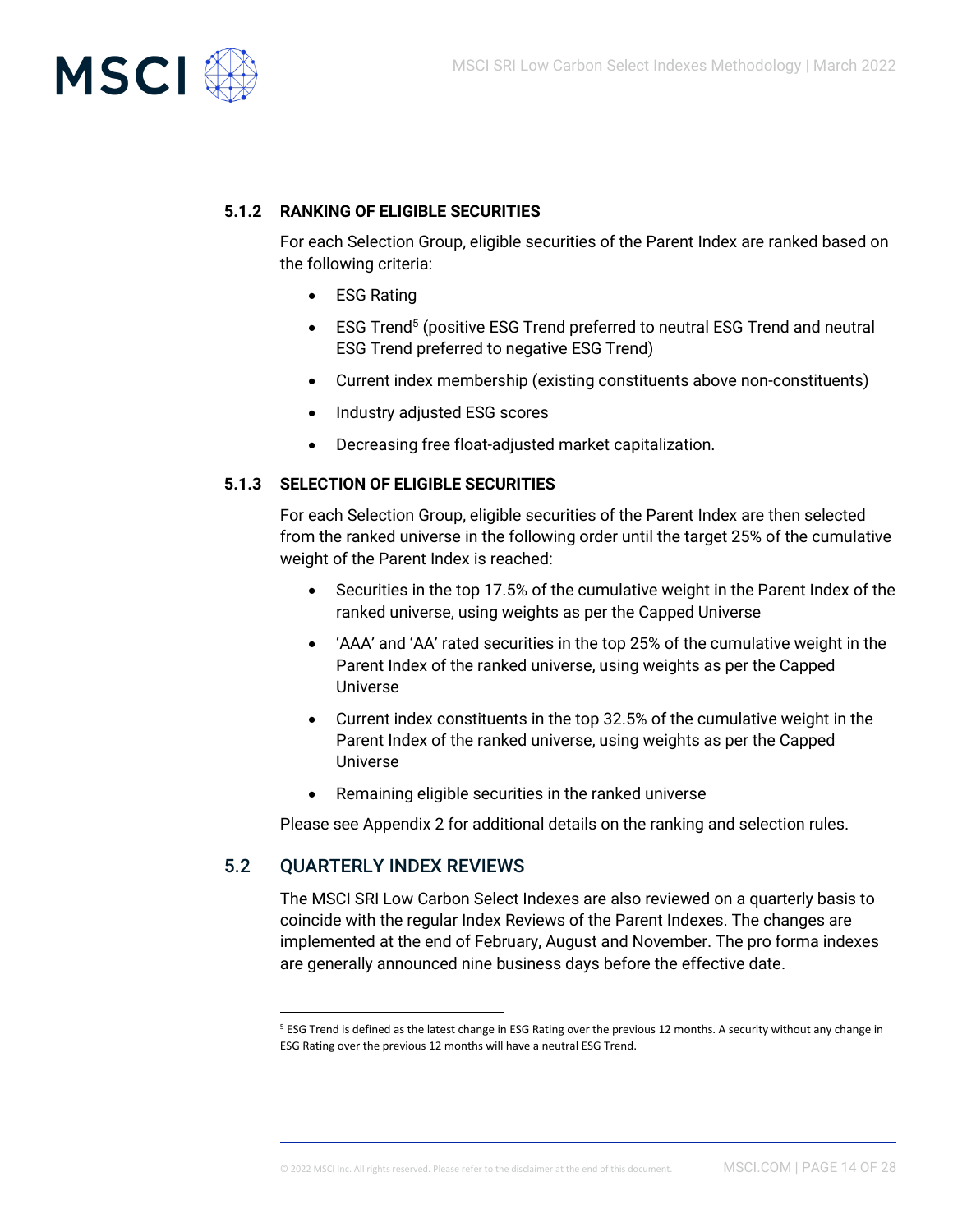

For the Quarterly Index Reviews, MSCI ESG Ratings, MSCI ESG Controversies Score assessments, MSCI BISR data and MSCI ESG Climate Change Metrics data are taken as of the end of the month preceding the Index Reviews, i.e., January, July and October. For some securities, this data may not be published by MSCI ESG Research LLC by the end of the month preceding the Index Review. For such securities, MSCI will use ESG data published after the end of month, when available, for the rebalancing of the MSCI SRI Low Carbon Select Indexes.

At the Quarterly Index Reviews, existing constituents are deleted from the MSCI SRI Low Carbon Select Indexes if they do not meet the eligibility criteria described in Section 5.1.1. Existing constituents that meet the eligibility criteria are retained in the index.

Additions, from the eligible securities as per Section 3.2, are made only to those Selection Groups, where the cumulative weight in the Capped Universe is less than 22.5% of the cumulative weight of the Selection Group in the Parent Index. Eligible securities are added until the target 25% cumulative weight of the Selection Group in the Parent Index is achieved, using the cumulative weights in the Capped Universe.

Market price movements may cause small deviations in the selection group coverage between two Index Reviews. Therefore, to minimize turnover, a buffer of 10% is used on the target coverage of 25% to define under-representation.

# 5.3 ONGOING EVENT RELATED CHANGES

The following section briefly describes the treatment of common corporate events within the MSCI SRI Low Carbon Select Indexes.

No new securities will be added (except where noted below) to the Index between Index Reviews. For cases where additions are noted below, securities will be added to the index only if added to the Parent Index.

Parent Index deletions will be reflected simultaneously.

There are no deletions from the MSCI SRI Low Carbon Select Indexes between Index Reviews because of a security becoming ineligible because of MSCI ESG Rating downgrade and/or decrease in MSCI ESG Controversies Score and/or change in business involvement.

# **EVENT TYPE EVENT DETAILS**

**New additions to the Parent Index** New securities added to the Parent Index (such as IPOs, other early inclusions and migrations from a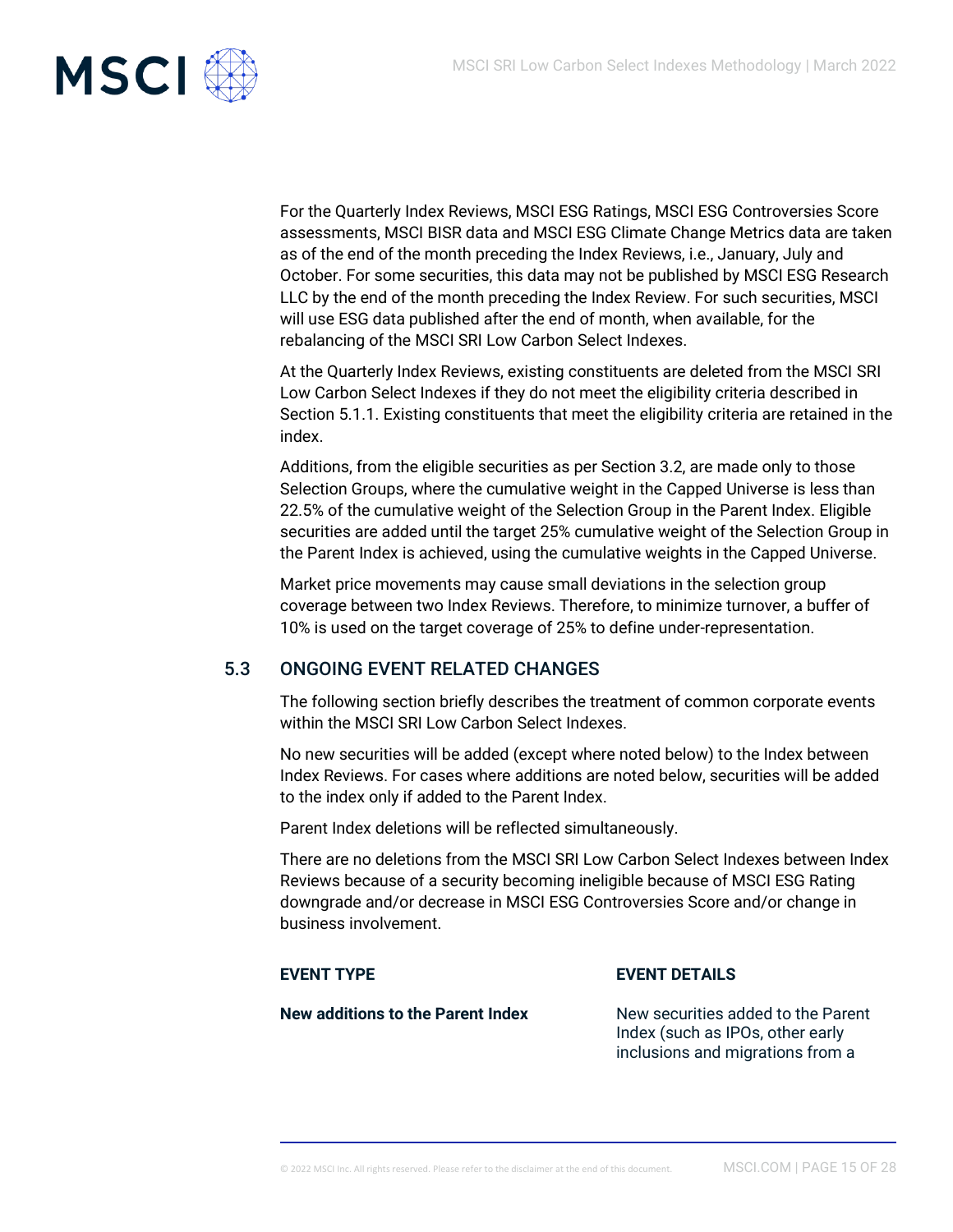

|                                            | different size-segment) will be added<br>to the index on the date of security<br>inclusion only if they meet the<br>eligibility criteria described in Section<br>3 and the market capitalization<br>coverage of the selection group to<br>which the security belongs is less than<br>$22.5%$ <sup>6</sup> |
|--------------------------------------------|-----------------------------------------------------------------------------------------------------------------------------------------------------------------------------------------------------------------------------------------------------------------------------------------------------------|
| <b>Spin-Offs</b>                           | All securities created as a result of the<br>spin-off of an existing Index<br>constituent will not be added to the<br>Index at the time of event<br>implementation. Reevaluation for<br>inclusion in the Indexes will occur at<br>the subsequent Index Review.                                            |
| <b>Merger/Acquisition</b>                  | If an existing Index constituent is<br>acquired by a non-Index constituent,<br>the existing constituent will be deleted<br>from the Index and the acquiring non-<br>constituent will not be added to the<br>Index.                                                                                        |
| <b>Changes in Security Characteristics</b> | A security will continue to be an Index<br>constituent if there are changes in<br>characteristics (country, sector, size<br>segment, etc.) Reevaluation for<br>continued inclusion in the Index will<br>occur at the subsequent Index Review.                                                             |

Further detail and illustration regarding specific treatment of corporate events relevant to this index can be found in the MSCI Corporate Events Methodology book.

The MSCI Corporate Events methodology book is available at: <https://www.msci.com/index-methodology>

© 2022 MSCI Inc. All rights reserved. Please refer to the disclaimer at the end of this document. MSCI.COM | PAGE 16 OF 28

 $6$  Prior to September 01, 2020 – New securities added to the Parent Index (such as IPOs, other early inclusions and migrations from a different size-segment) are not added to the index on the date of security inclusion.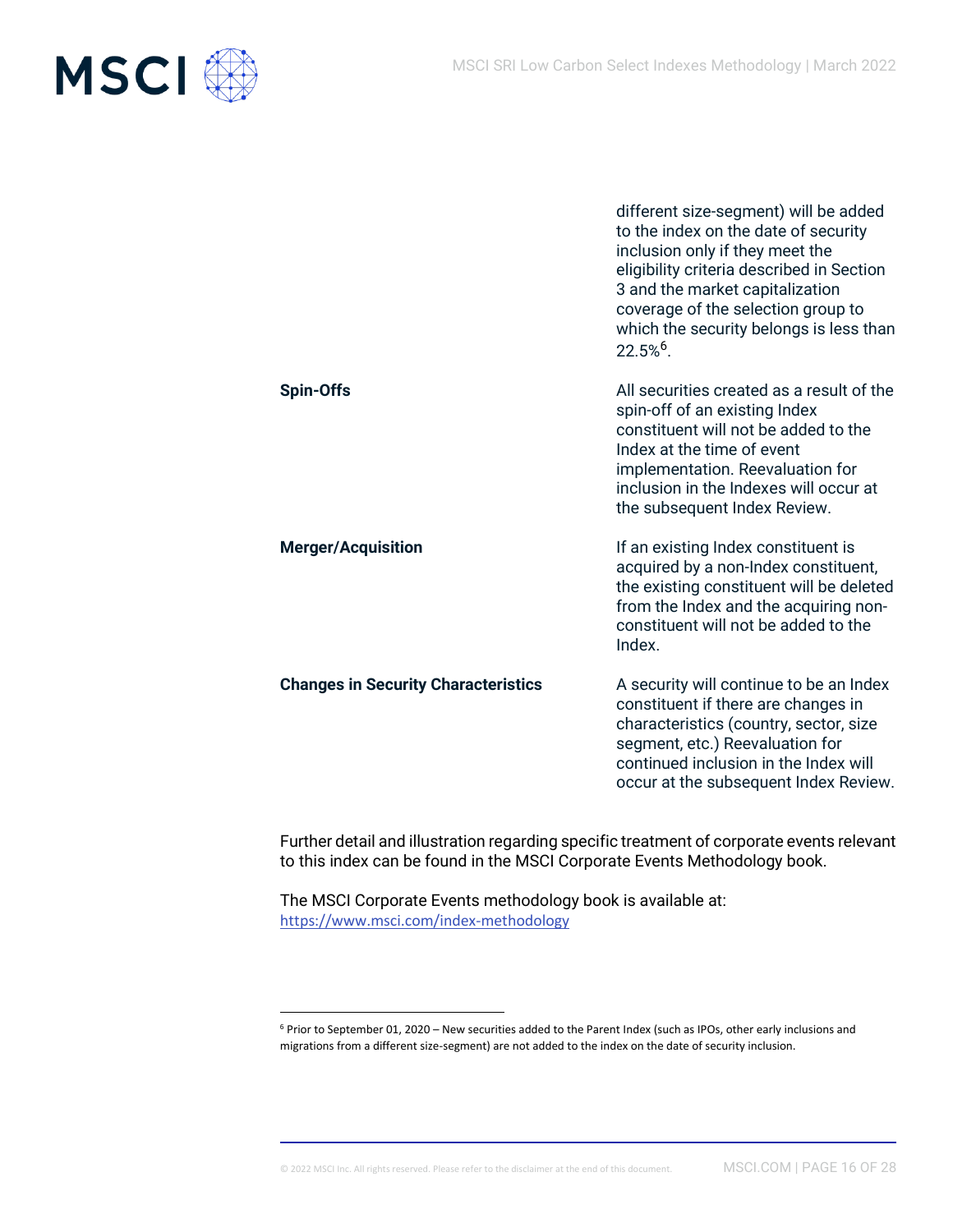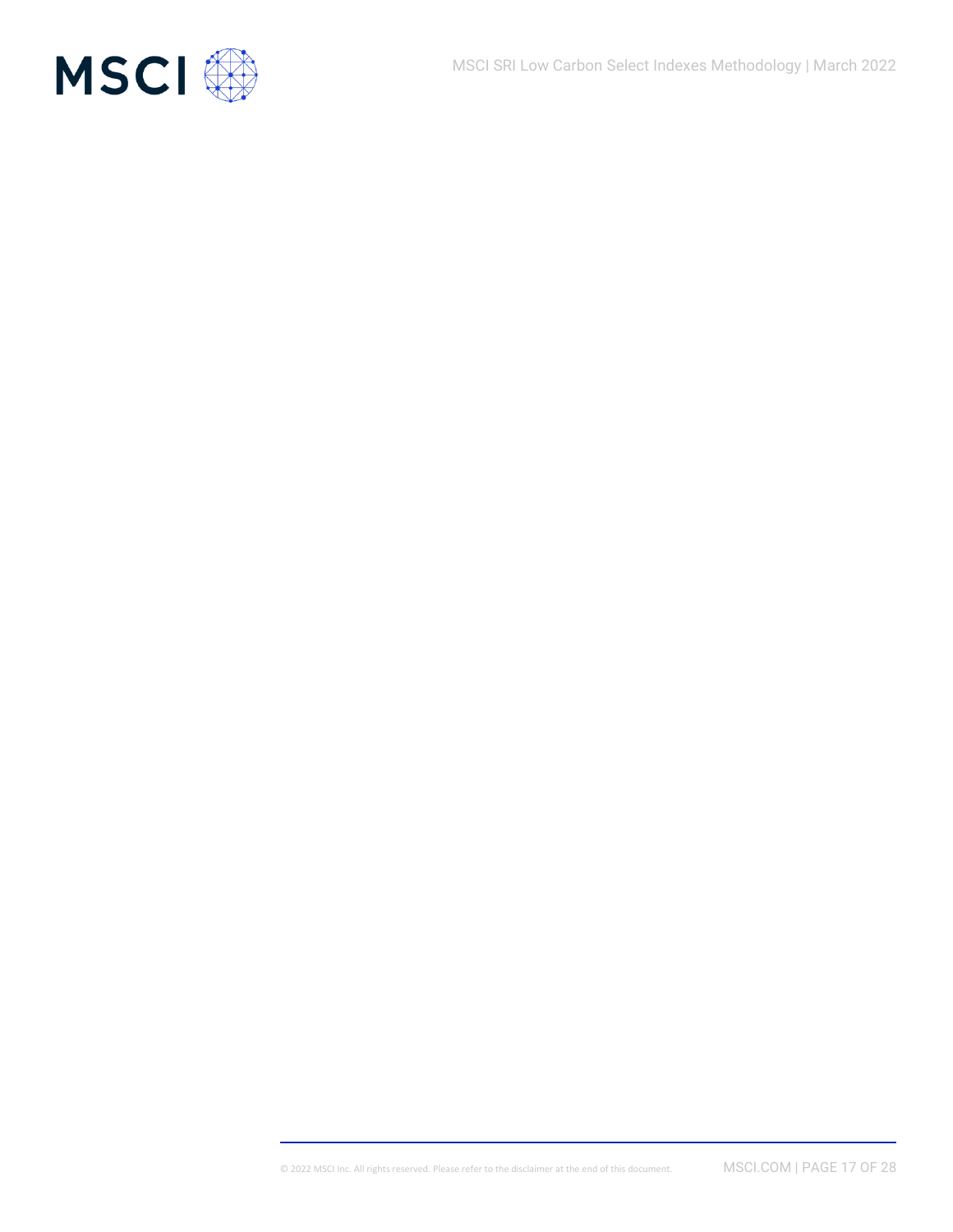

# **Appendix 1: Values and Climate Change Based Screening Criteria**

Companies whose activities meet the following values and climate change-based criteria, as evaluated by MSCI ESG Research LLC, are excluded from the MSCI SRI Low Carbon Select Indexes.

Values Based Exclusions:

- **Controversial Weapons** 
	- o All companies with any tie to Controversial Weapons (cluster munitions, landmines, depleted uranium weapons, biological/chemical weapons, blinding lasers, non-detectable fragments and incendiary weapons), as defined by the methodology of the MSCI Global Ex-Controversial Weapons Indexes available at <https://www.msci.com/index-methodology>

#### • **Civilian Firearms**

- o All companies classified as "Producer" of firearms and small arms ammunitions for civilian markets. It does not include companies that cater to the military, government, and law enforcement markets
- o All companies deriving 5% or more aggregate revenue from the production and distribution (wholesale or retail) of firearms or small arms ammunition intended for civilian use

## • **Nuclear Weapons**

- o All companies that manufacture nuclear warheads and/or whole nuclear missiles
- o All companies that manufacture components that were developed or are significantly modified for exclusive use in nuclear weapons (warheads and missiles)
- o All companies that manufacture or assemble delivery platforms that were developed or significantly modified for the exclusive delivery of nuclear weapons
- o All companies that provide auxiliary services related to nuclear weapons
- $\circ$  All companies that manufacture components that were not developed or not significantly modified for exclusive use in nuclear weapons (warheads and missiles) but can be used in nuclear weapons
- o All companies that manufacture or assemble delivery platforms that were not developed or not significantly modified for the exclusive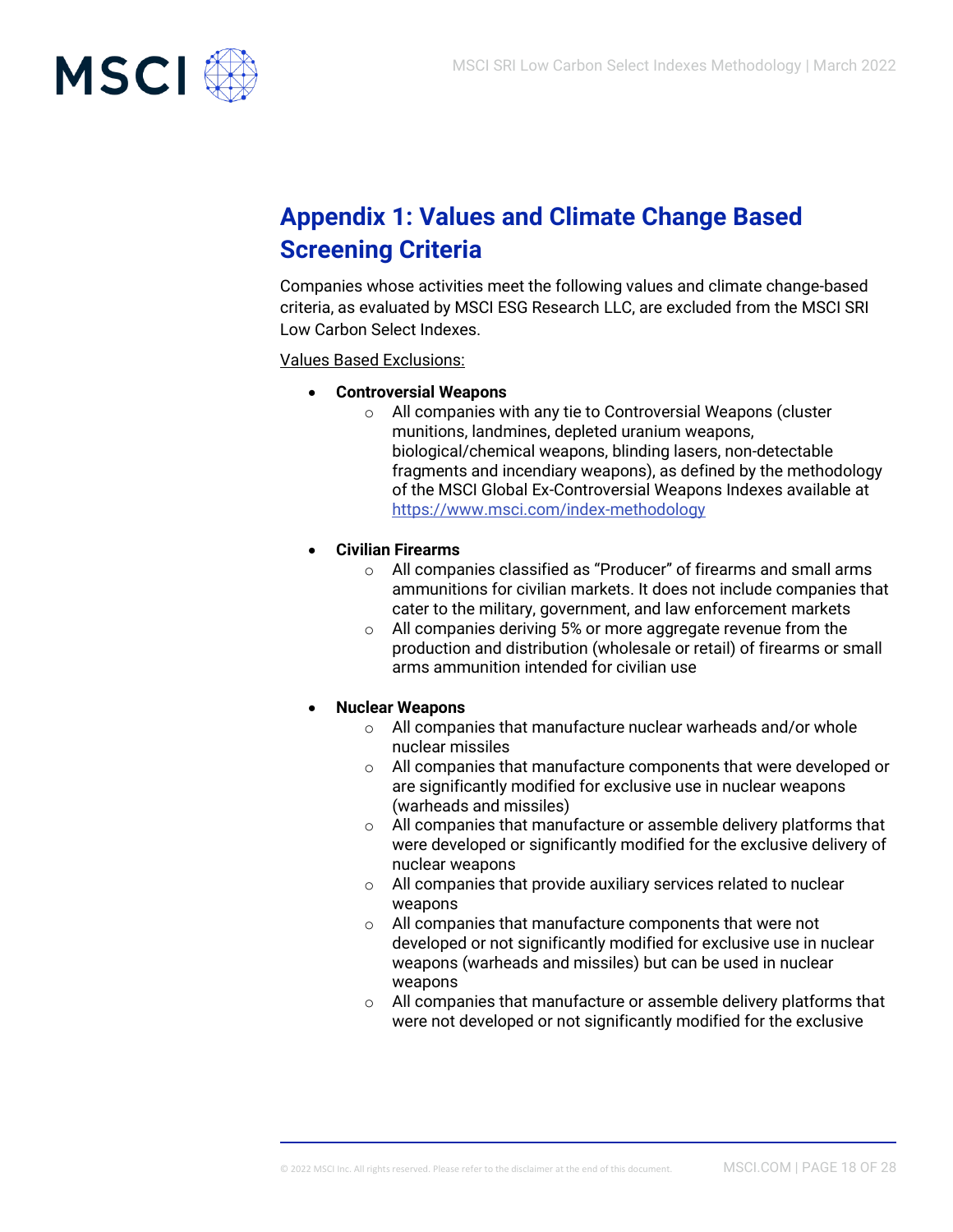

delivery of nuclear weapons but have the capability to deliver nuclear weapons

o All companies that manufacture components for nuclear-exclusive delivery platforms

#### • **Tobacco**

- o All companies classified as a "Producer"
- o All companies deriving 5% or more aggregate revenue from the production, distribution, retail, supply and licensing of tobacco-related products

#### • **Alcohol**

- o All companies deriving 5% or more revenue from the production of alcohol related products
- $\circ$  All companies deriving 15% or more aggregate revenue from the production, distribution, retail and supply of alcohol-related products

#### • **Adult Entertainment**

- o All companies deriving 5% or more revenue from the production of adult entertainment materials
- o All companies deriving 15% or more aggregate revenue from the production, distribution and retail of adult entertainment materials

#### • **Conventional Weapons**

- o All companies deriving 5% or more revenue from the production of conventional weapons and components
- o All companies deriving 15% or more aggregate revenue from weapons systems, components, and support systems and services

## • **Gambling**

- o All companies deriving 5% or more revenue from ownership of operation of gambling-related business activities
- o All companies deriving 15% or more aggregate revenue from gambling related business activities

#### • **Genetically Modified Organisms (GMO)**

o All companies deriving 5% or more revenue from activities like genetically modifying plants, such as seeds and crops, and other organisms intended for agricultural use or human consumption

## • **Thermal Coal**

o All companies deriving more than 0% revenue (either reported or estimated) from the mining of thermal coal (including lignite,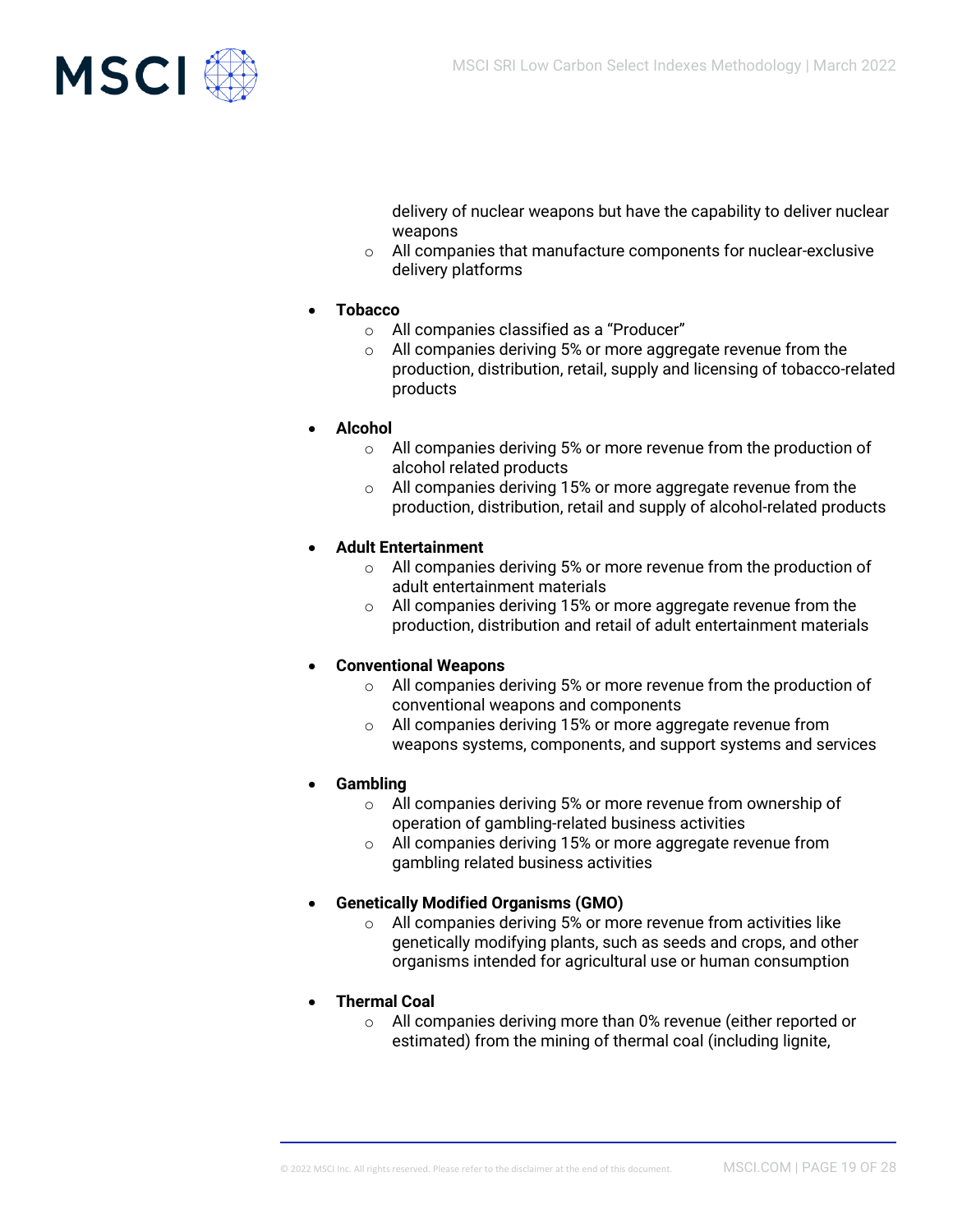

bituminous, anthracite and steam coal) and its sale to external parties. It excludes: revenue from metallurgical coal; coal mined for internal power generation (e.g. in the case of vertically integrated power producers); intra-company sales of mined thermal coal; and revenue from coal trading

- o All companies deriving more than 0% revenue (either reported or estimated) from the thermal coal based power generation
- o All companies generating more than 0% of their total electricity from thermal coal in a given year
- o All companies that have more than 0% of installed capacity attributed to thermal coal in a given year

## • **Unconventional Oil & Gas Extraction**

o All companies deriving more than 0% revenue (either reported or estimated) from unconventional oil and gas production. It includes revenue from the production of oil sands, oil shale (kerogen-rich deposits), shale gas, shale oil, coal seam gas, and coal bed methane, as well as revenue from onshore or offshore oil and gas production in the Arctic region. It excludes revenue from conventional oil and gas production including deepwater, shallow water, and other onshore/offshore oil and gas.

## • **Conventional Oil & Gas Extraction**

o All companies deriving more than 0% revenue (either reported or estimated) from conventional oil and gas production. It includes revenue from the production of deepwater, shallow water, and other onshore/offshore oil and gas. It excludes revenue from unconventional oil and gas production (oil sands, shale oil, shale gas) and onshore/offshore oil and gas production in the Arctic region Only companies deriving 40% or less revenue from products, services, or infrastructure projects supporting the development or delivery of renewable energy and alternative fuels are excluded due to Conventional Oil & Gas Extraction screen.

#### • **Oil & Gas-based Power Generation**

- $\circ$  All companies generating more than 0% of their total electricity from liquid fuel and natural gas in a given year
- o All companies that have more than 0% of installed capacity attributed to liquid fuel and natural gas in a given year
- o All companies deriving more than 0% revenue (either reported or estimated) from liquid fuel- and natural gas-based power generation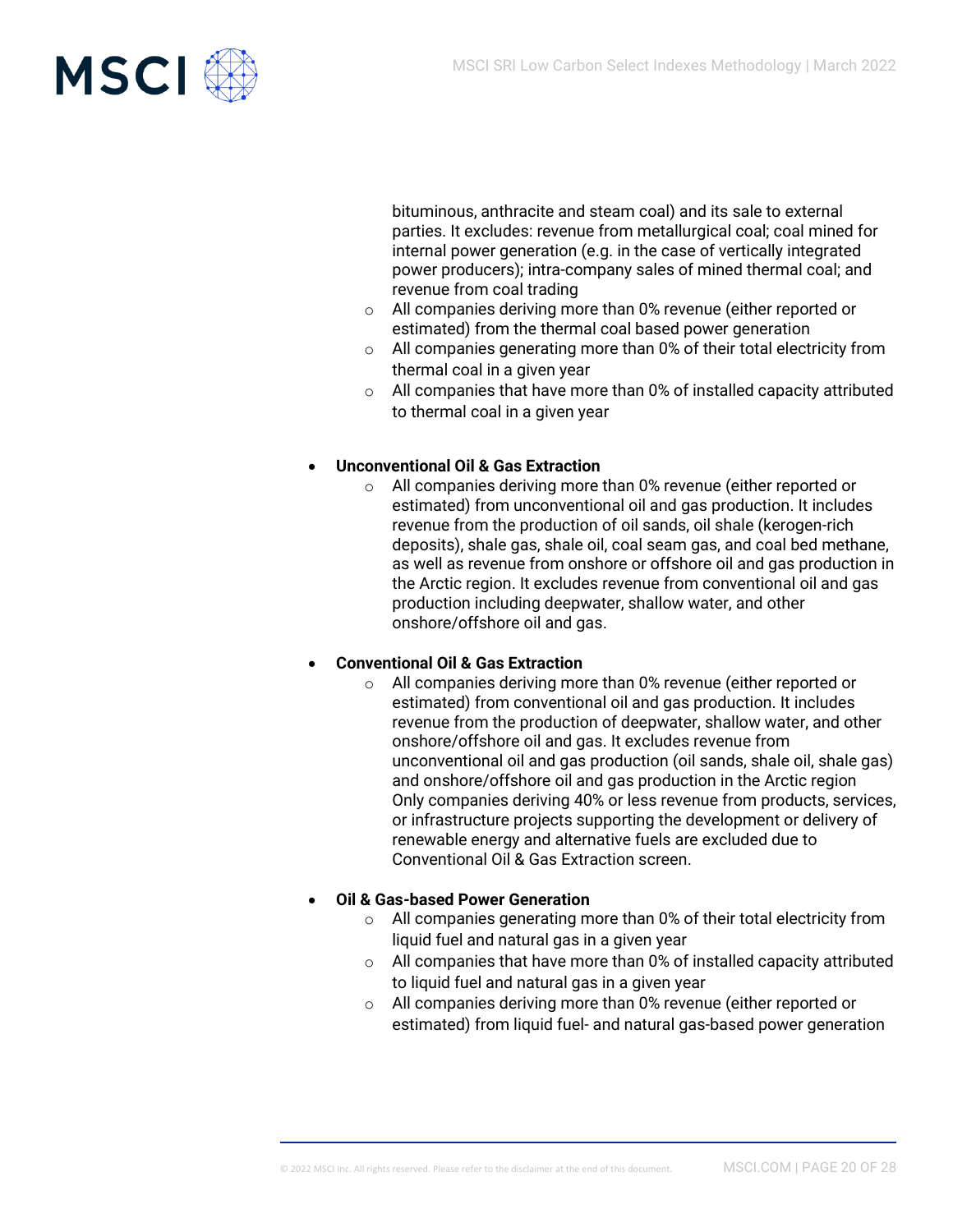

#### • **Nuclear Power-based Power Generation**

- o All companies generating more than 0% of their total electricity from nuclear power in a given year
- o All companies that have more than 0% of installed capacity attributed to nuclear sources in a given fiscal year
- o All companies deriving more than 0% revenue (either reported or estimated) from ownership or operation of nuclear power plants

## • **Fossil Fuel Reserves**

o All companies, regardless of their industries, with evidence of owning fossil fuel reserves used most likely for energy applications.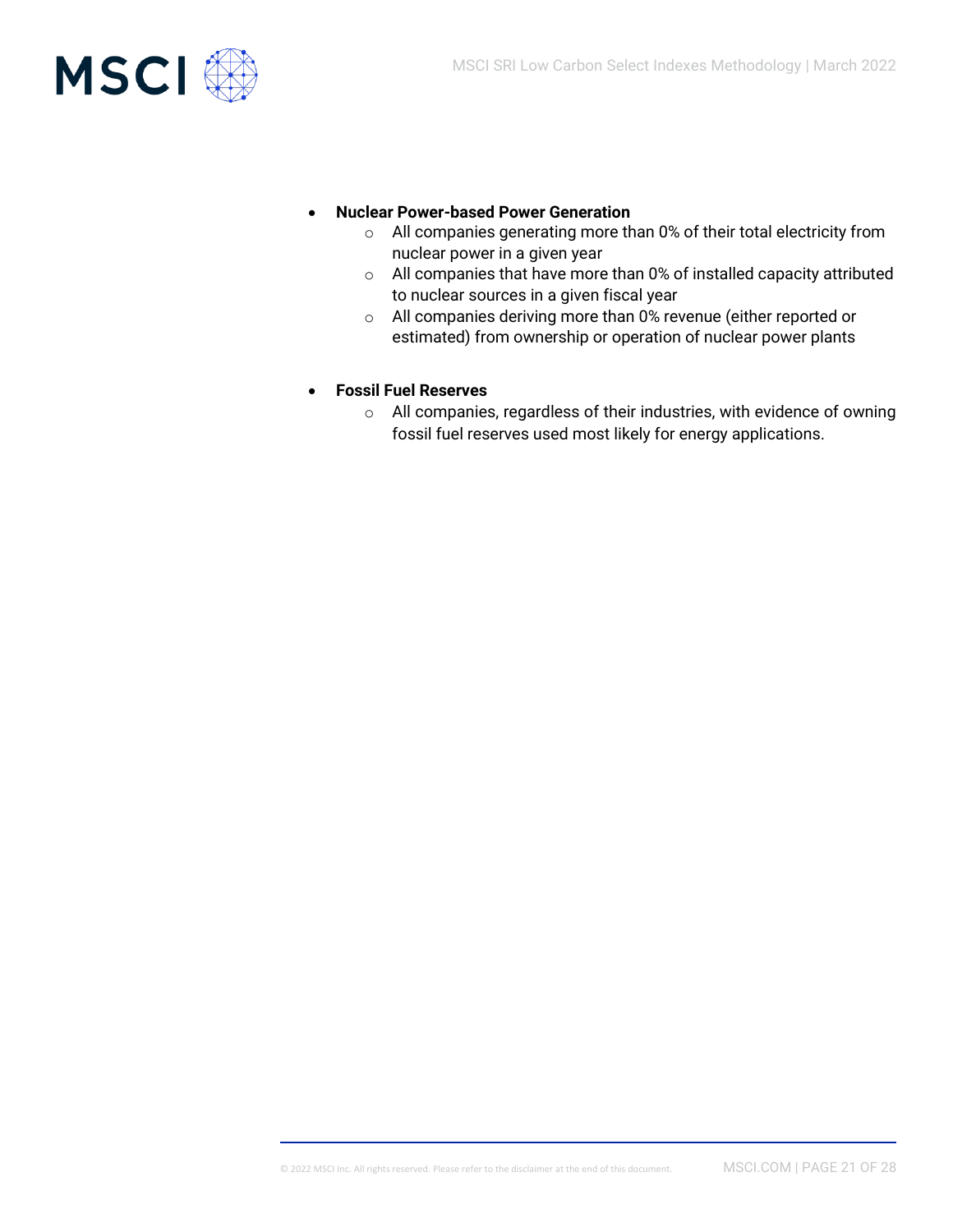

# **Appendix 2: Guidelines on Achieving the Target Coverage of 25%**

The MSCI SRI Low Carbon Select Indexes target 25% of the cumulative weight of each Selection Group of the Parent Index ("target weight"). The underlying principle in the construction of the indexes is to achieve cumulative weight closest to the target weight, while aiming to maintain index stability.

The following guidelines are used in achieving the target weight:

- For each Selection Group, the eligible companies of the regional Parent Index are first ranked based on the company level ESG Rating.
- If two companies have the same ESG Rating, the company with better ESG Trend is given priority (positive ESG Trend preferred to neutral ESG Trend and neutral ESG Trend preferred to negative ESG Trend).
- In case of two companies with the same ESG Rating and the same ESG Trend, an existing index constituent is given priority to maintain index stability. Between two existing constituents with the same ESG Rating and the same ESG Trend, the company with the higher industry adjusted ESG Score is given priority. For two existing index constituents with the same industry adjusted ESG score, the security with the largest free float-adjusted market capitalization is given priority.
- The cumulative weight at each rank is calculated using weights in the Capped Universe.
- In each Selection Group, companies are selected as per the rules mentioned in Section 5.1.3 until the cumulative weight crosses the target weight or there are no eligible securities left to be selected.
- MSCI defines the company that increases the cumulative weight above the target weight as the "marginal company".
	- $\circ$  If the marginal company is a current index constituent, then it is always selected.
	- $\circ$  If the marginal company is not a current index constituent, then it is selected only if the cumulative weight with the marginal company is closer to the target weight compared to the cumulative weight without the marginal company.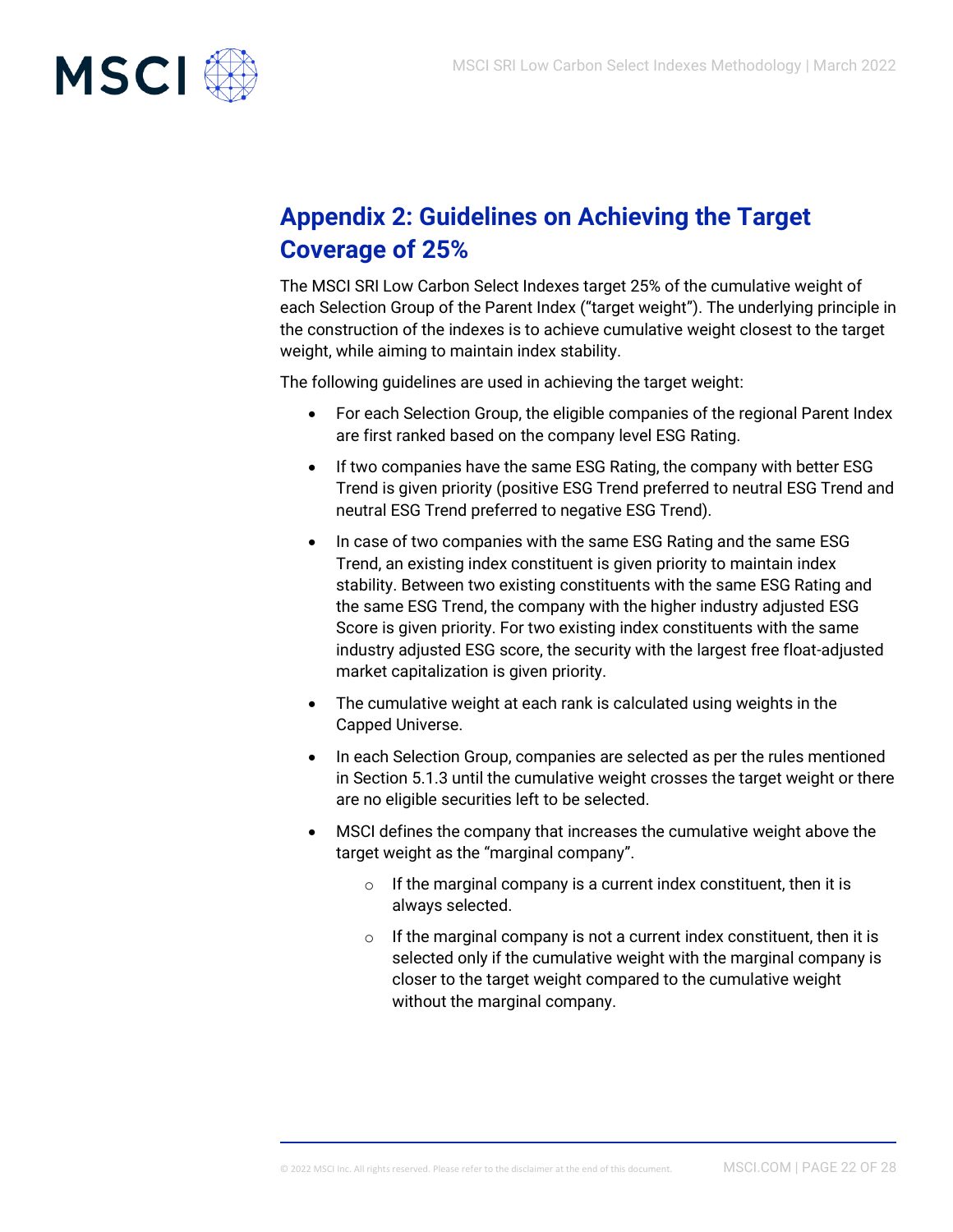

- The minimum cumulative weight is set to 22.5% of the cumulative weight of the selection group in the Parent Index.
	- o The marginal company is always selected if this is required to achieve the minimum cumulative weight.
- Securities which are ineligible as per Section 5 will not be selected even if the cumulative weight after selection of all eligible securities is below the target weight.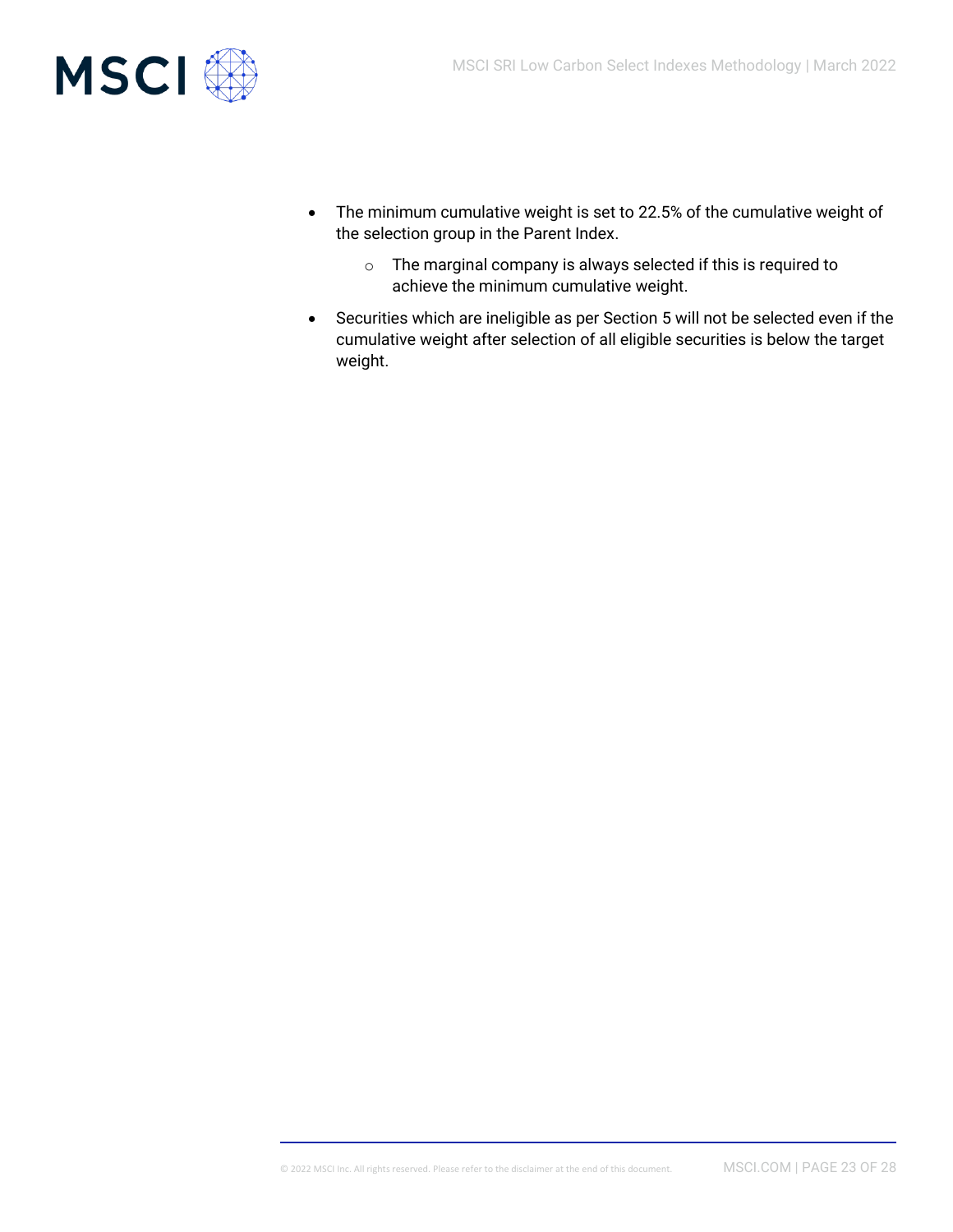

# **Appendix 3: Guidelines on Achieving the Target Coverage of 50%**

The MSCI Extended SRI Low Carbon Select Indexes target 50% of the cumulative weight of each Selection Group of the Parent Index ("target weight"). The underlying principle in the construction of the indexes is to achieve cumulative weight closest to the target weight, while aiming to maintain index stability.

- Securities in the top 35% of the cumulative weight in the Parent Index of the ranked universe, using weights as per the Capped Universe
- 'AAA' and 'AA' rated securities in the top 50% of the cumulative weight in the Parent Index of the ranked universe, using weights as per the Capped Universe
- Current index constituents in the top 65% of the cumulative weight in the Parent Index of the ranked universe, using weights as per the Capped Universe
- Remaining eligible securities in the ranked universe

The following guidelines are used in achieving the target weight:

- For each Selection Group, the eligible companies of the regional Parent Index are first ranked based on the company level ESG Rating.
- If two companies have the same ESG Rating, the company with better ESG Trend is given priority (positive ESG Trend preferred to neutral ESG Trend and neutral ESG Trend preferred to negative ESG Trend).
- In case of two companies with the same ESG Rating and the same ESG Trend, an existing index constituent is given priority to maintain index stability. Between two existing constituents with the same ESG Rating and the same ESG Trend, the company with the higher industry adjusted ESG Score is given priority. For two existing index constituents with the same industry adjusted ESG score, the security with the largest free float-adjusted market capitalization is given priority.
- The cumulative weight at each rank is calculated using weights in the Capped Universe.
- In each Selection Group, companies are selected as per the rules mentioned in Section 5.1.3 until the cumulative weight crosses the target weight or there are no eligible securities left to be selected.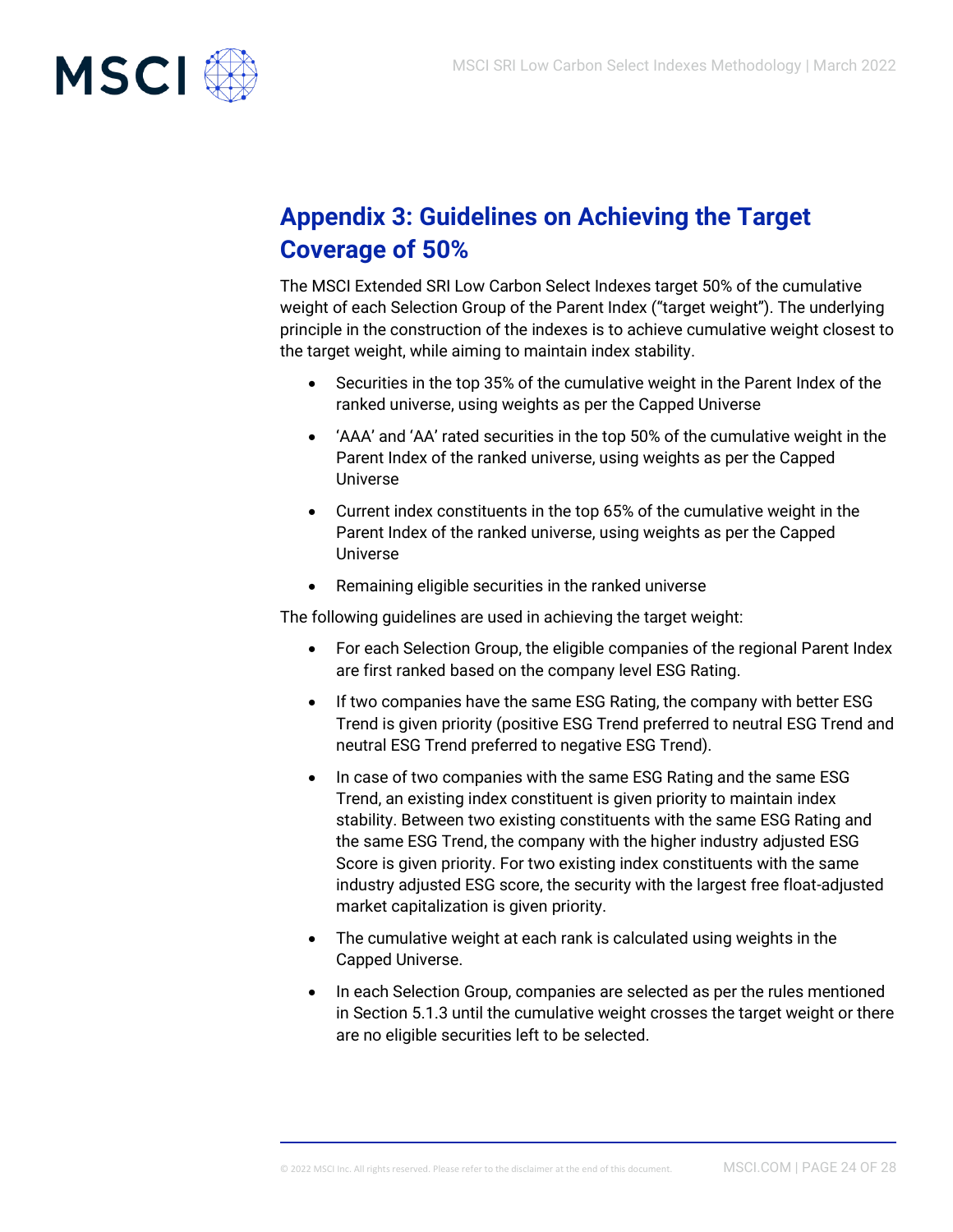

- MSCI defines the company that increases the cumulative weight above the target weight as the "marginal company".
	- $\circ$  If the marginal company is a current index constituent, then it is always selected.
	- $\circ$  If the marginal company is not a current index constituent, then it is selected only if the cumulative weight with the marginal company is closer to the target weight compared to the cumulative weight without the marginal company.
- The minimum cumulative weight is set to 45% of the cumulative weight of the selection group in the Parent Index.
	- o The marginal company is always selected if this is required to achieve the minimum cumulative weight.
- Securities which are ineligible as per Section 5 will not be selected even if the cumulative weight after selection of all eligible securities is below the target weight.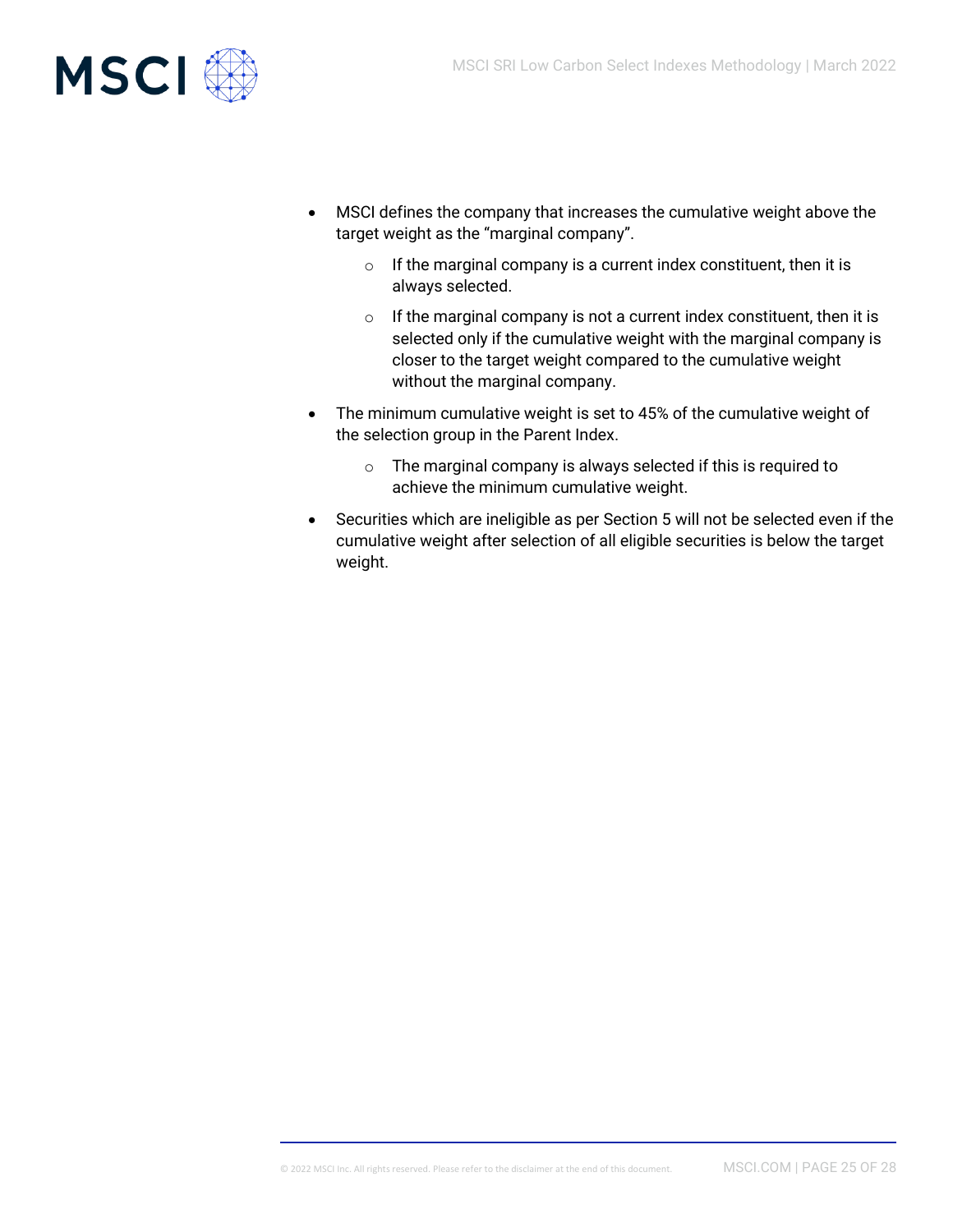

#### **The following sections have been modified since November 2020:**

• Update to include the index construction parameters for the MSCI World Small Cap SRI Low Carbon Select 5% Issuer Capped Index

#### **The following sections have been modified effective December 01, 2021:**

Effective December 01, 2021, the security selection rules have been updated to apply security weight capping during the security selection process. To reflect this change, the following sections have been modified:

- Section 3.2.2 inserted to reflect that the exclusion of companies with high carbon intensity is now applied during the security selection process
- Section 3.2.3 "Security Selection"
- Section 4 "Constructing the MSCI Extended SRI Low Carbon Select Indexes"
- Section 5 "Maintaining the MSCI SRI Low Carbon Select Indexes"
- Appendix 2 "Guidelines on Achieving the Target Coverage of 25%"
- Appendix 3 "Guidelines on Achieving the Target Coverage of 50%"

#### **The following sections have been modified effective March 31, 2022:**

- Section 3.1: The following Index has been added with its corresponding Parent Index – MSCI Pacific ex Japan IMI Extended SRI Low Carbon Select 5% Issuer Capped Index
- Section 4: Added MSCI Pacific ex Japan IMI Extended SRI Low Carbon Select 5% Issuer Capped Index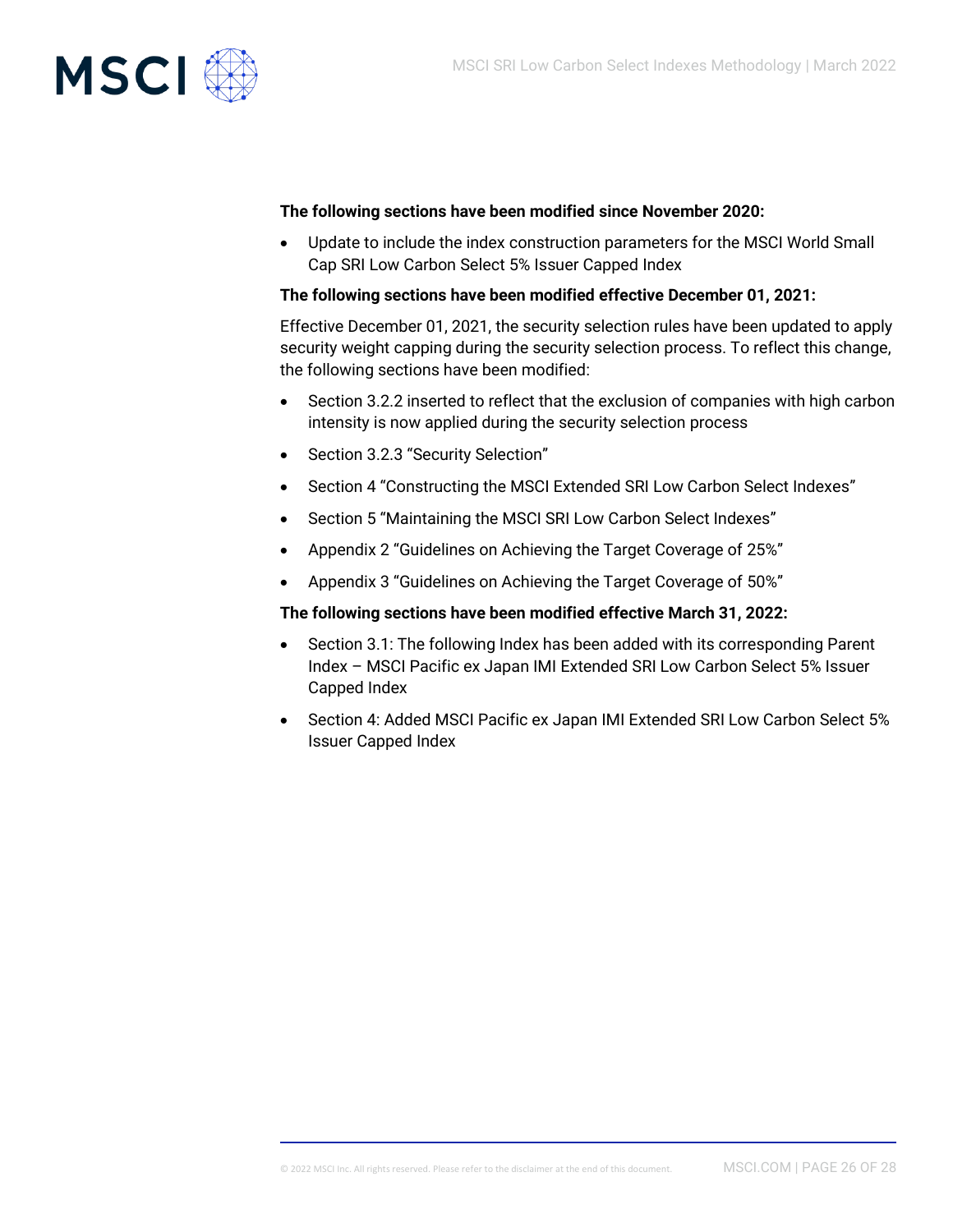

# **Contact us**

# **AMERICAS**

| clientservice@msci.com |  |
|------------------------|--|
|------------------------|--|

| Americas        | 1888 588 4567 *  |
|-----------------|------------------|
| Atlanta         | + 1 404 551 3212 |
| <b>Boston</b>   | +1 617 532 0920  |
| Chicago         | +13126750545     |
| Monterrey       | +52 81 1253 4020 |
| <b>New York</b> | +12128043901     |
| San Francisco   | +14158368800     |
| São Paulo       | +55 11 3706 1360 |
| Toronto         | +14166281007     |

#### **EUROPE, MIDDLE EAST & AFRICA**

| Cape Town | +27 21 673 0100   |
|-----------|-------------------|
| Frankfurt | +49 69 133 859 00 |
| Geneva    | +41 22 817 9777   |
| London    | +44 20 7618 2222  |
| Milan     | +39 02 5849 0415  |
| Paris     | 0800 91 59 17 *   |

## **ASIA PACIFIC**

| <b>China North</b> | 10800 852 1032 *      |
|--------------------|-----------------------|
| China South        | 10800 152 1032 *      |
| Hong Kong          | +852 2844 9333        |
| Mumbai             | +91 22 6784 9160      |
| Seoul              | 00798 8521 3392 *     |
| Singapore          | 800 852 3749 *        |
| Sydney             | +61290339333          |
| Taipei             | 008 0112 7513 *       |
| Thailand           | 0018 0015 6207 7181 * |
| Tokyo              | + 81 3 5290 1555      |

# **ABOUT MSCI**

MSCI is a leading provider of critical decision support tools and services for the global investment community. With over 50 years of expertise in research, data and technology, we power better investment decisions by enabling clients to understand and analyze key drivers of risk and return and confidently build more effective portfolios. We create industry-leading research-enhanced solutions that clients use to gain insight into and improve transparency across the investment process.

To learn more, please visit [www.msci.com.](https://www.msci.com/)

*The process for submitting a formal index complaint can be found on the index regulation page of MSCI's website at: [https://www.msci.com/index](https://www.msci.com/index-regulation)[regulation](https://www.msci.com/index-regulation)*

 $* =$  toll free